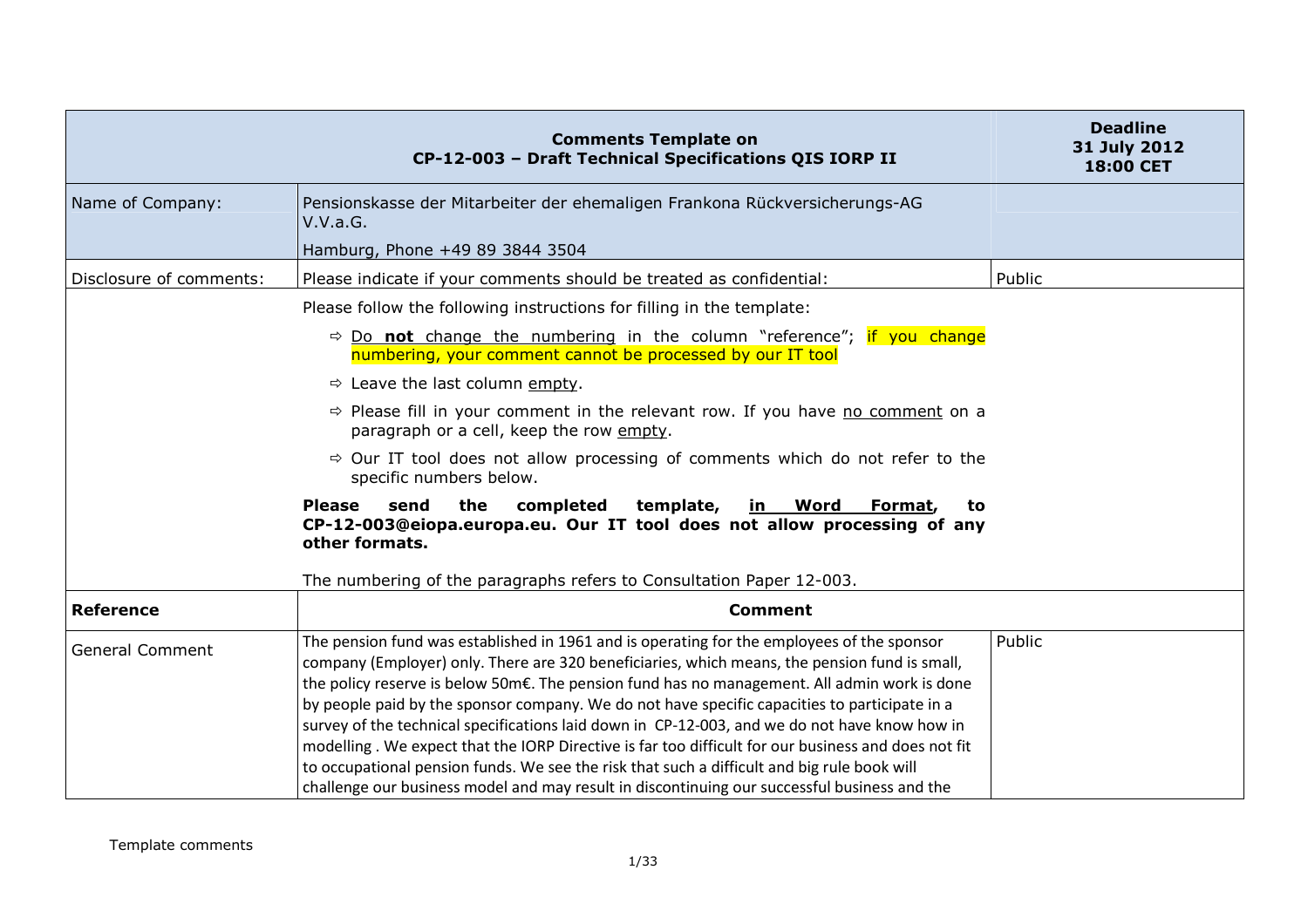|        | <b>Comments Template on</b><br>CP-12-003 - Draft Technical Specifications QIS IORP II                                                                                                                                                                                                                                                                                                               | <b>Deadline</b><br>31 July 2012<br>18:00 CET |
|--------|-----------------------------------------------------------------------------------------------------------------------------------------------------------------------------------------------------------------------------------------------------------------------------------------------------------------------------------------------------------------------------------------------------|----------------------------------------------|
|        | business of the occupational pension funds in general. At least, concentration, higher cost and<br>less competition will be the result. Therefore, we believe that the plan of the Commission is not at<br>all helpful for our business. We recommend to dismiss the Commission's plan and the theory<br>behind the plan - coming from Solvency II for professional insurance companies - strictly. |                                              |
| $Q1$ . |                                                                                                                                                                                                                                                                                                                                                                                                     |                                              |
| $Q2$ . |                                                                                                                                                                                                                                                                                                                                                                                                     |                                              |
| Q3.    |                                                                                                                                                                                                                                                                                                                                                                                                     |                                              |
| Q4.    |                                                                                                                                                                                                                                                                                                                                                                                                     |                                              |
| Q5.    |                                                                                                                                                                                                                                                                                                                                                                                                     |                                              |
| Q6.    |                                                                                                                                                                                                                                                                                                                                                                                                     |                                              |
| Q7.    |                                                                                                                                                                                                                                                                                                                                                                                                     |                                              |
| Q8.    |                                                                                                                                                                                                                                                                                                                                                                                                     |                                              |
| Q9.    |                                                                                                                                                                                                                                                                                                                                                                                                     |                                              |
| Q10.   |                                                                                                                                                                                                                                                                                                                                                                                                     |                                              |
| Q11.   |                                                                                                                                                                                                                                                                                                                                                                                                     |                                              |
| Q12.   |                                                                                                                                                                                                                                                                                                                                                                                                     |                                              |
| Q13.   |                                                                                                                                                                                                                                                                                                                                                                                                     |                                              |
| Q14.   |                                                                                                                                                                                                                                                                                                                                                                                                     |                                              |
| Q15.   |                                                                                                                                                                                                                                                                                                                                                                                                     |                                              |
| Q16.   |                                                                                                                                                                                                                                                                                                                                                                                                     |                                              |
| Q17.   |                                                                                                                                                                                                                                                                                                                                                                                                     |                                              |
| Q18.   |                                                                                                                                                                                                                                                                                                                                                                                                     |                                              |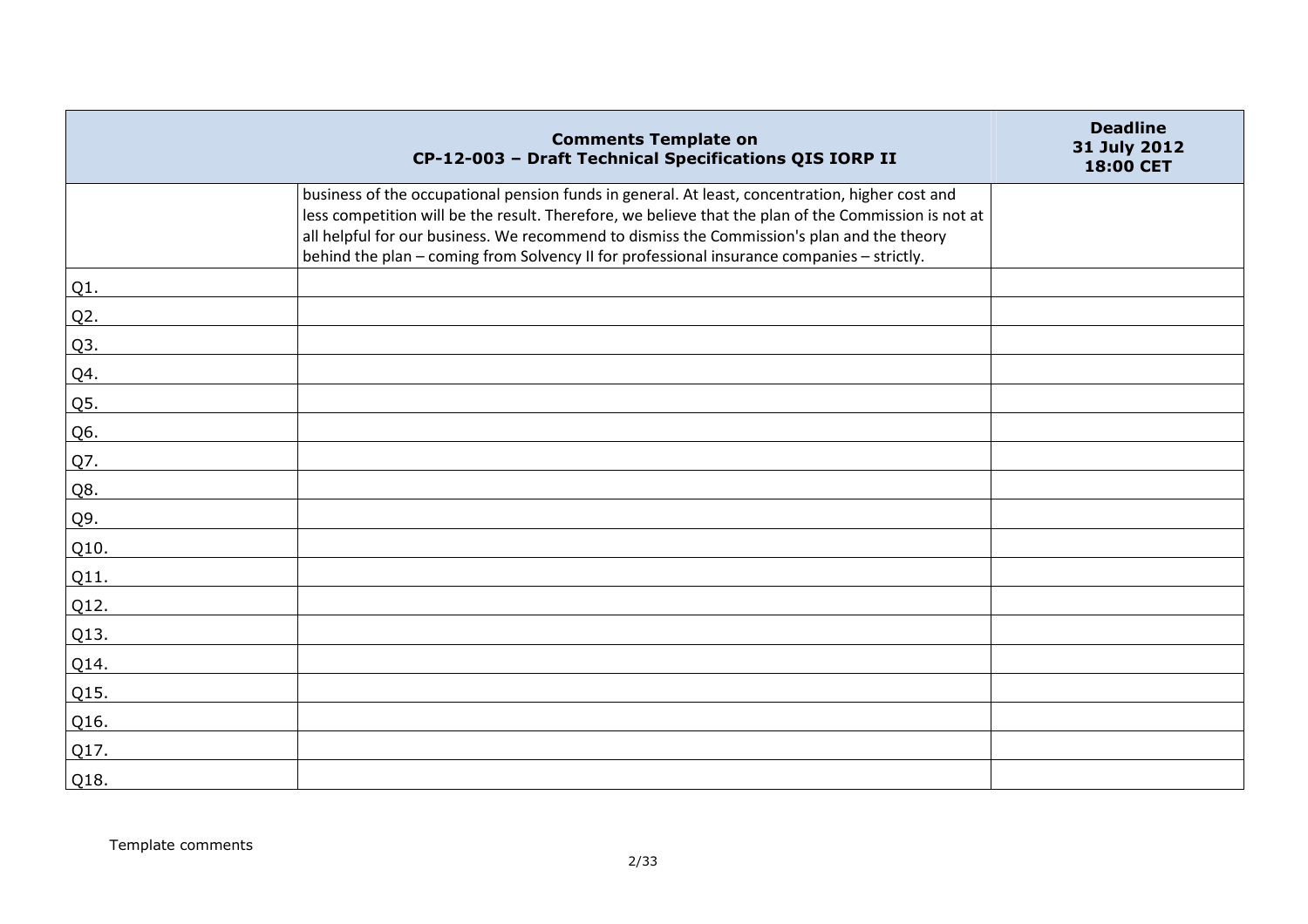|        | <b>Comments Template on</b><br>CP-12-003 - Draft Technical Specifications QIS IORP II | <b>Deadline</b><br>31 July 2012<br>18:00 CET |
|--------|---------------------------------------------------------------------------------------|----------------------------------------------|
| Q19.   |                                                                                       |                                              |
| Q20.   |                                                                                       |                                              |
| Q21.   |                                                                                       |                                              |
| Q22.   |                                                                                       |                                              |
| Q23.   |                                                                                       |                                              |
| I.1.1. |                                                                                       |                                              |
| I.1.2. |                                                                                       |                                              |
| I.1.3. |                                                                                       |                                              |
| I.1.4. |                                                                                       |                                              |
| I.1.5. |                                                                                       |                                              |
| I.2.1. |                                                                                       |                                              |
| I.2.2. |                                                                                       |                                              |
| I.2.3. |                                                                                       |                                              |
| I.2.4. |                                                                                       |                                              |
| I.2.5. |                                                                                       |                                              |
| I.2.6. |                                                                                       |                                              |
| I.3.1. |                                                                                       |                                              |
| I.3.2. |                                                                                       |                                              |
| I.4.1. |                                                                                       |                                              |
| I.4.2. |                                                                                       |                                              |
| I.4.3. |                                                                                       |                                              |
| I.4.4. |                                                                                       |                                              |

Template comments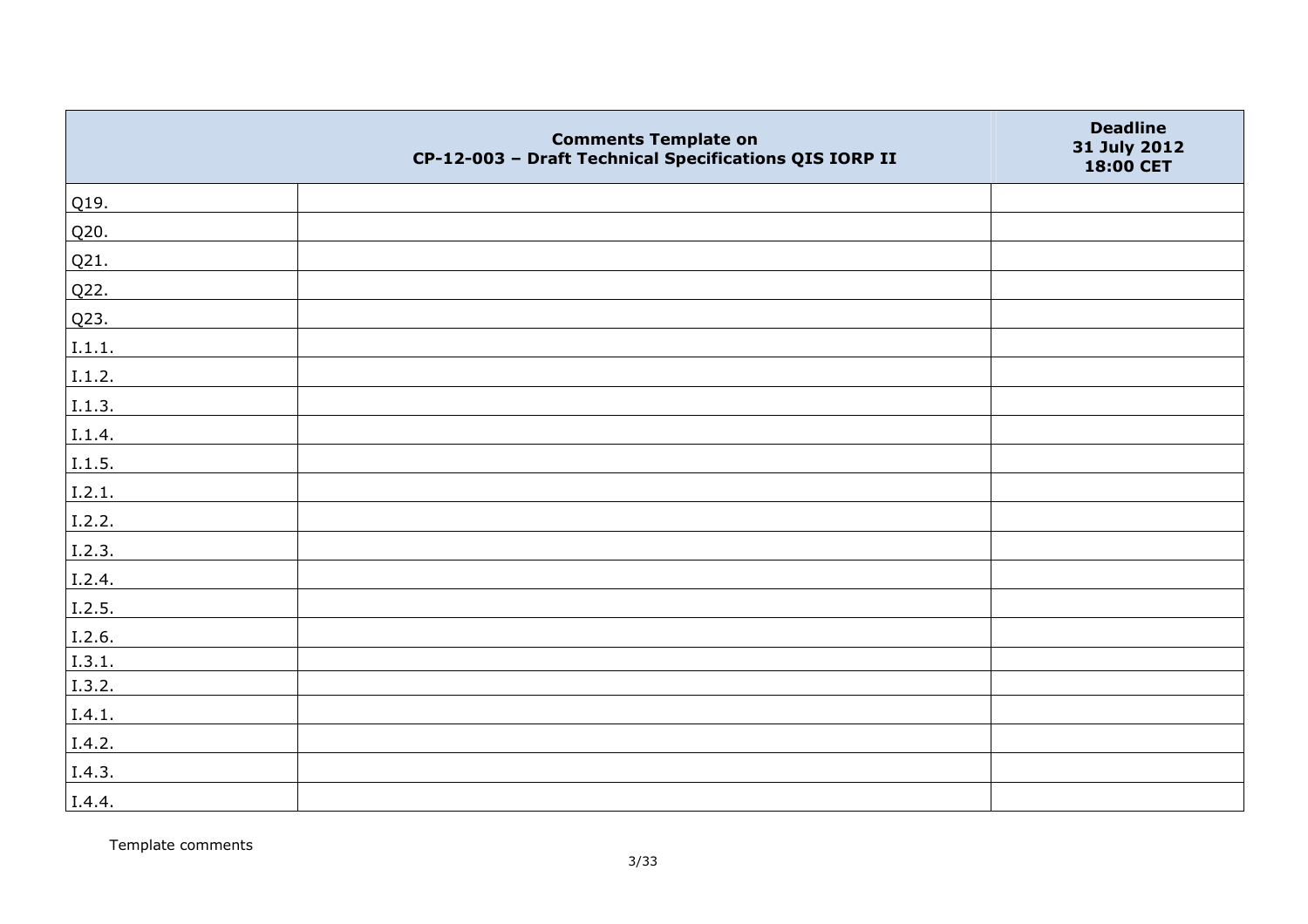|         | <b>Comments Template on</b><br>CP-12-003 - Draft Technical Specifications QIS IORP II | <b>Deadline</b><br>31 July 2012<br>18:00 CET |
|---------|---------------------------------------------------------------------------------------|----------------------------------------------|
| I.4.5.  |                                                                                       |                                              |
| I.4.6.  |                                                                                       |                                              |
| I.4.7.  |                                                                                       |                                              |
| I.4.8.  |                                                                                       |                                              |
| I.4.9.  |                                                                                       |                                              |
| I.4.10. |                                                                                       |                                              |
| I.4.11. |                                                                                       |                                              |
| I.4.12. |                                                                                       |                                              |
| I.4.13. |                                                                                       |                                              |
| I.4.14. |                                                                                       |                                              |
| I.4.15. |                                                                                       |                                              |
| I.4.16. |                                                                                       |                                              |
| I.4.17. |                                                                                       |                                              |
| I.4.18. |                                                                                       |                                              |
| I.4.19. |                                                                                       |                                              |
| I.4.20. |                                                                                       |                                              |
| I.4.21. |                                                                                       |                                              |
| I.4.22. |                                                                                       |                                              |
| 1.5.1.  |                                                                                       |                                              |
| I.5.2.  |                                                                                       |                                              |
| I.5.3.  |                                                                                       |                                              |
| I.5.4.  |                                                                                       |                                              |
| I.5.5.  |                                                                                       |                                              |
| I.5.6.  |                                                                                       |                                              |

Template comments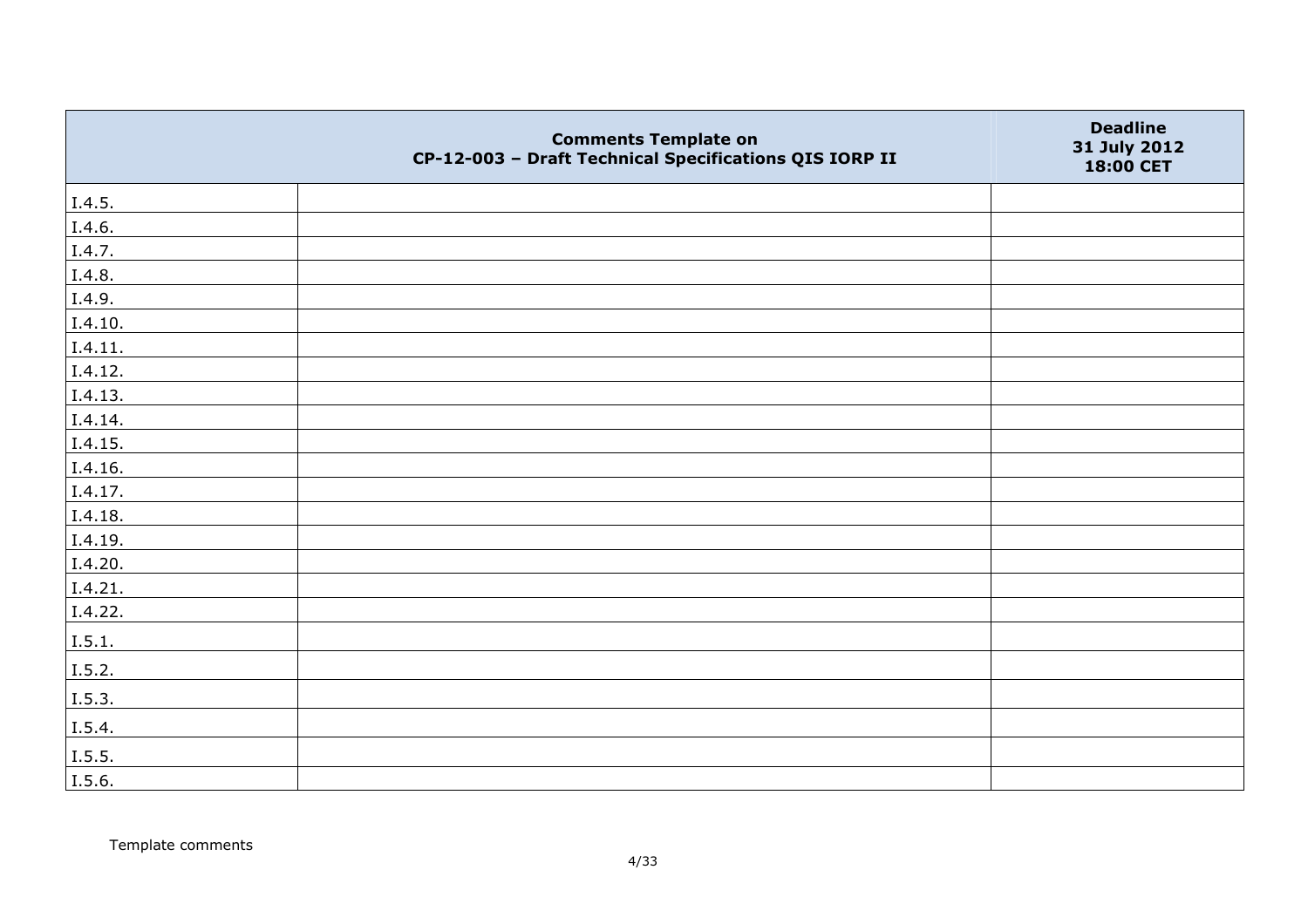|         | <b>Comments Template on</b><br>CP-12-003 - Draft Technical Specifications QIS IORP II | <b>Deadline</b><br>31 July 2012<br>18:00 CET |
|---------|---------------------------------------------------------------------------------------|----------------------------------------------|
| I.5.7.  |                                                                                       |                                              |
| I.5.8.  |                                                                                       |                                              |
| I.6.1.  |                                                                                       |                                              |
| I.6.2.  |                                                                                       |                                              |
| I.6.3.  |                                                                                       |                                              |
| I.7.1.  |                                                                                       |                                              |
| I.7.2.  |                                                                                       |                                              |
| I.7.3.  |                                                                                       |                                              |
| I.7.4.  |                                                                                       |                                              |
| I.7.5.  |                                                                                       |                                              |
| I.8.1.  |                                                                                       |                                              |
| I.8.2.  |                                                                                       |                                              |
| I.8.3.  |                                                                                       |                                              |
| I.8.4.  |                                                                                       |                                              |
| I.8.5.  |                                                                                       |                                              |
| I.8.6.  |                                                                                       |                                              |
| I.9.1.  |                                                                                       |                                              |
| I.9.2.  |                                                                                       |                                              |
| I.9.3.  |                                                                                       |                                              |
| I.10.1. |                                                                                       |                                              |
| I.10.2. |                                                                                       |                                              |
| I.10.3. |                                                                                       |                                              |

Template comments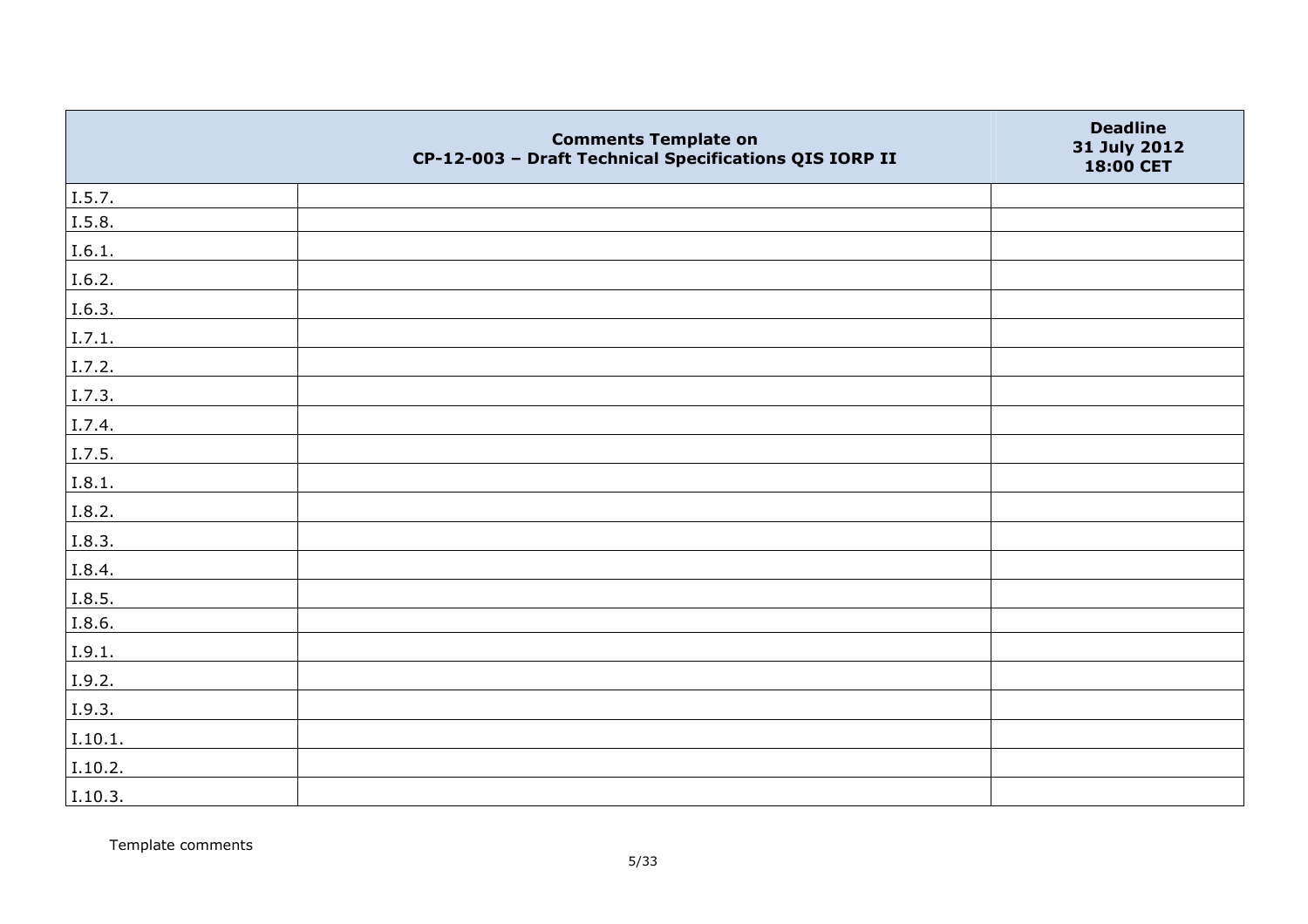|           | <b>Comments Template on</b><br>CP-12-003 - Draft Technical Specifications QIS IORP II | <b>Deadline</b><br>31 July 2012<br>18:00 CET |
|-----------|---------------------------------------------------------------------------------------|----------------------------------------------|
| I.10.4    |                                                                                       |                                              |
| I.11.1    |                                                                                       |                                              |
| HBS.1.1.  |                                                                                       |                                              |
| HBS.2.1.  |                                                                                       |                                              |
| HBS.2.2.  |                                                                                       |                                              |
| HBS.2.3.  |                                                                                       |                                              |
| HBS.2.4.  |                                                                                       |                                              |
| HBS.2.5.  |                                                                                       |                                              |
| HBS.2.6.  |                                                                                       |                                              |
| HBS.2.7.  |                                                                                       |                                              |
| HBS.2.8.  |                                                                                       |                                              |
| HBS.3.1.  |                                                                                       |                                              |
| HBS.3.2.  |                                                                                       |                                              |
| HBS.3.3.  |                                                                                       |                                              |
| HBS.3.4.  |                                                                                       |                                              |
| HBS.3.5.  |                                                                                       |                                              |
| HBS.3.6.  |                                                                                       |                                              |
| HBS.3.7.  |                                                                                       |                                              |
| HBS.3.8.  |                                                                                       |                                              |
| HBS.3.9.  |                                                                                       |                                              |
| HBS.3.10. |                                                                                       |                                              |
| HBS.3.11. |                                                                                       |                                              |
| HBS.3.12. |                                                                                       |                                              |
| HBS.3.13. |                                                                                       |                                              |
| HBS.3.14. |                                                                                       |                                              |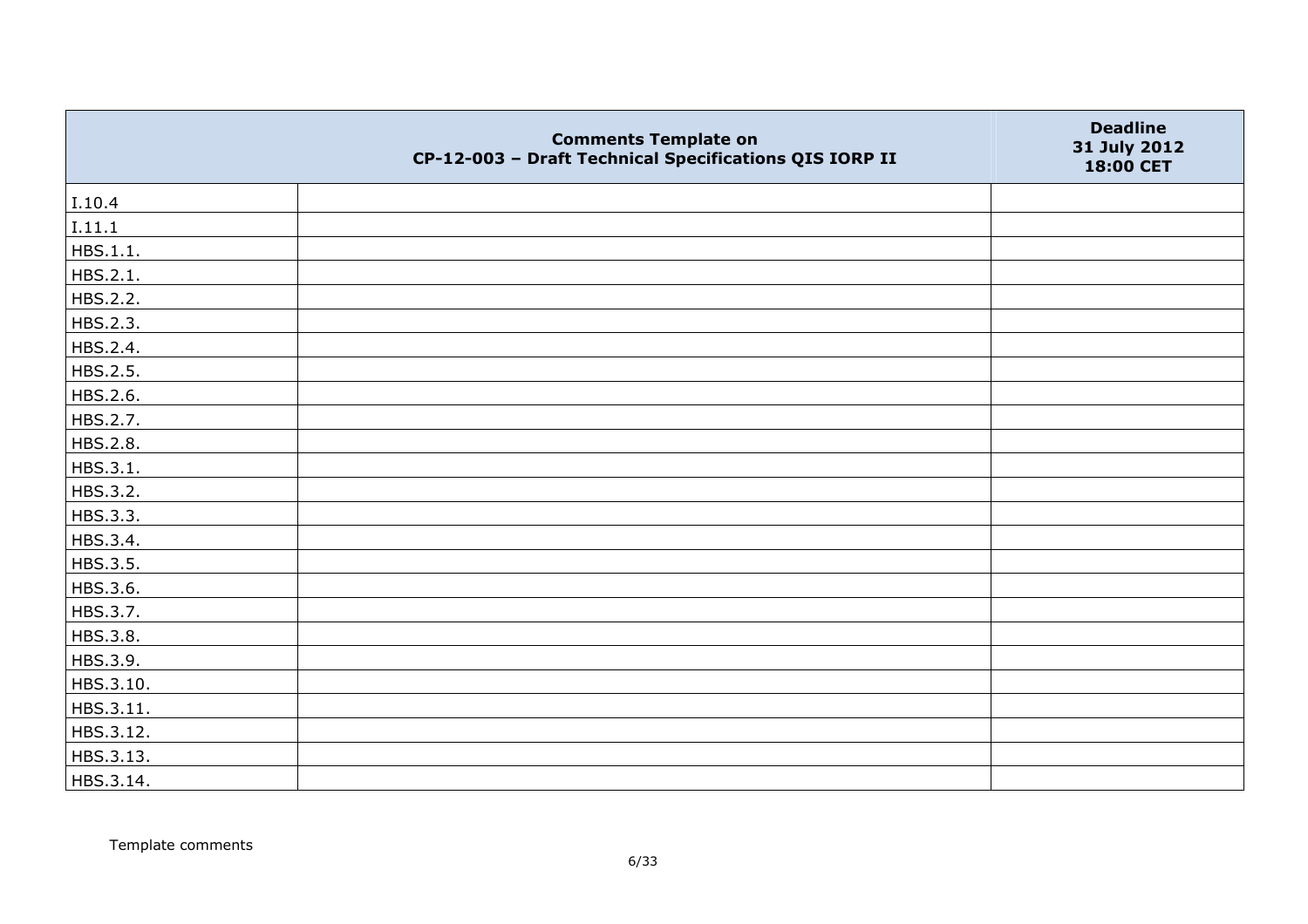|           | <b>Comments Template on</b><br>CP-12-003 - Draft Technical Specifications QIS IORP II | <b>Deadline</b><br>31 July 2012<br>18:00 CET |
|-----------|---------------------------------------------------------------------------------------|----------------------------------------------|
| HBS.3.15. |                                                                                       |                                              |
| HBS.3.16. |                                                                                       |                                              |
| HBS.3.17. |                                                                                       |                                              |
| HBS.3.18. |                                                                                       |                                              |
| HBS.3.19. |                                                                                       |                                              |
| HBS.3.20. |                                                                                       |                                              |
| HBS.3.21. |                                                                                       |                                              |
| HBS.3.22. |                                                                                       |                                              |
| HBS.3.23. |                                                                                       |                                              |
| HBS.3.24. |                                                                                       |                                              |
| HBS.3.25. |                                                                                       |                                              |
| HBS.3.26. |                                                                                       |                                              |
| HBS.3.27. |                                                                                       |                                              |
| HBS.3.28. |                                                                                       |                                              |
| HBS.3.29. |                                                                                       |                                              |
| HBS.4.1.  |                                                                                       |                                              |
| HBS.4.2.  |                                                                                       |                                              |
| HBS.4.3.  |                                                                                       |                                              |
| HBS.4.4.  |                                                                                       |                                              |
| HBS.4.5.  |                                                                                       |                                              |
| HBS.4.6.  |                                                                                       |                                              |
| HBS.4.7.  |                                                                                       |                                              |
| HBS.4.8.  |                                                                                       |                                              |
| HBS.4.9.  |                                                                                       |                                              |
| HBS.4.10. |                                                                                       |                                              |
| HBS.4.11. |                                                                                       |                                              |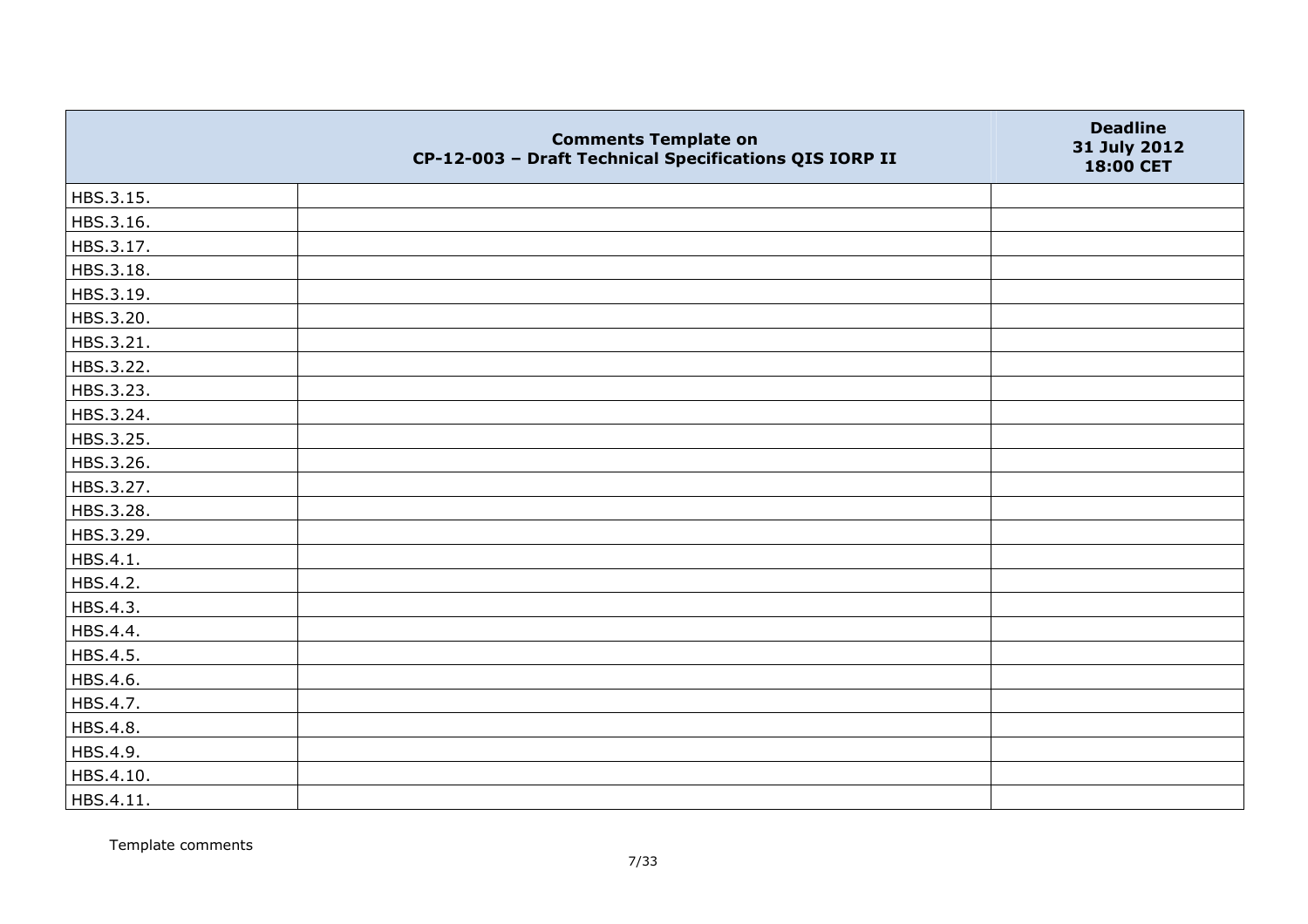|           | <b>Comments Template on</b><br>CP-12-003 - Draft Technical Specifications QIS IORP II | <b>Deadline</b><br>31 July 2012<br>18:00 CET |
|-----------|---------------------------------------------------------------------------------------|----------------------------------------------|
| HBS.4.12. |                                                                                       |                                              |
| HBS.4.13. |                                                                                       |                                              |
| HBS.4.14. |                                                                                       |                                              |
| HBS.4.15. |                                                                                       |                                              |
| HBS.4.16. |                                                                                       |                                              |
| HBS.4.17. |                                                                                       |                                              |
| HBS.4.18. |                                                                                       |                                              |
| HBS.4.19. |                                                                                       |                                              |
| HBS.4.20. |                                                                                       |                                              |
| HBS.4.21. |                                                                                       |                                              |
| HBS.4.22. |                                                                                       |                                              |
| HBS.4.23. |                                                                                       |                                              |
| HBS.4.24. |                                                                                       |                                              |
| HBS.4.25. |                                                                                       |                                              |
| HBS.4.26. |                                                                                       |                                              |
| HBS.4.27. |                                                                                       |                                              |
| HBS.4.28. |                                                                                       |                                              |
| HBS.4.29. |                                                                                       |                                              |
| HBS.4.30. |                                                                                       |                                              |
| HBS.4.31. |                                                                                       |                                              |
| HBS.4.32. |                                                                                       |                                              |
| HBS.4.33. |                                                                                       |                                              |
| HBS.4.34. |                                                                                       |                                              |
| HBS.4.35. |                                                                                       |                                              |
| HBS.4.36. |                                                                                       |                                              |
| HBS.4.37. |                                                                                       |                                              |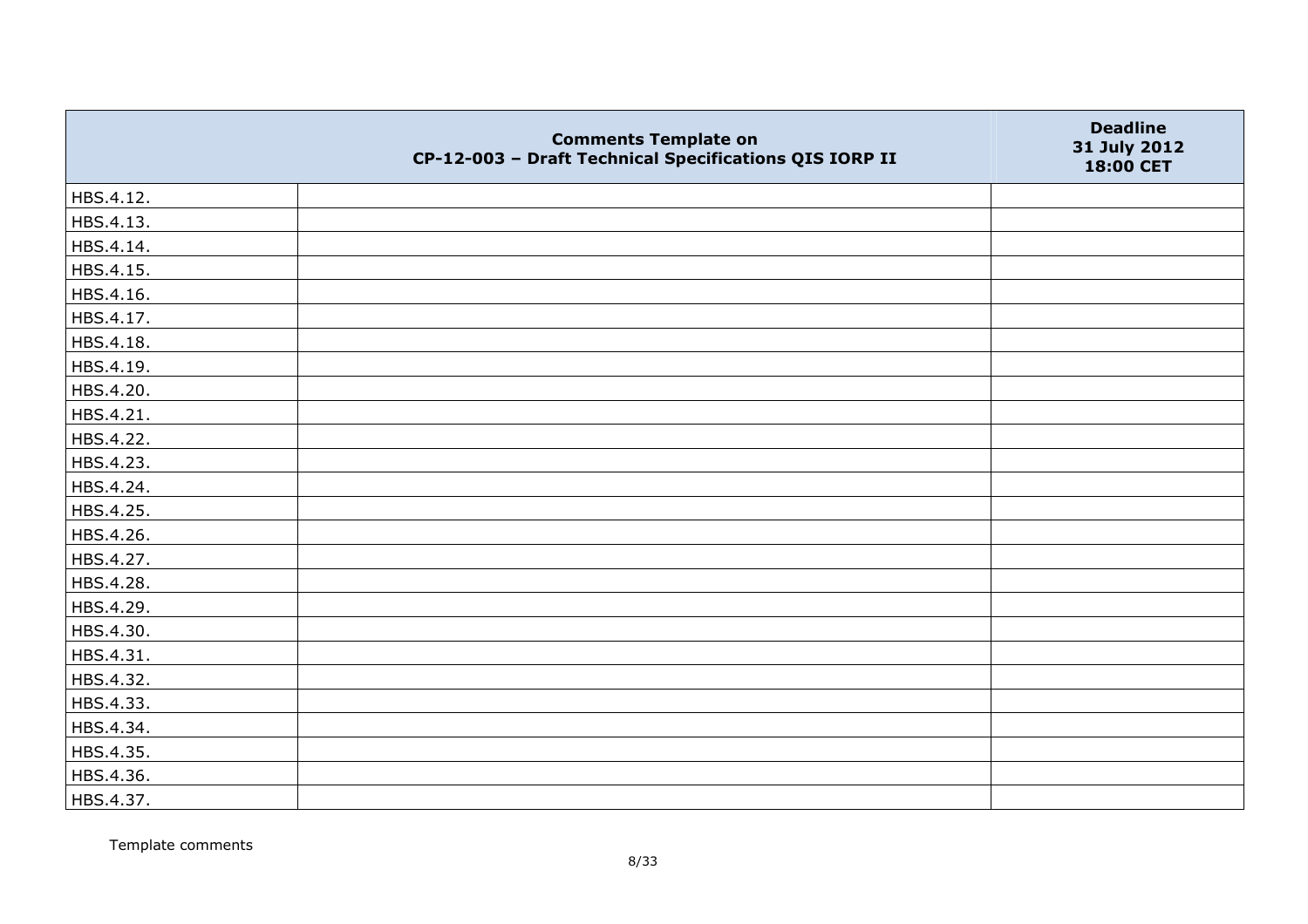|           | <b>Comments Template on</b><br>CP-12-003 - Draft Technical Specifications QIS IORP II | <b>Deadline</b><br>31 July 2012<br>18:00 CET |
|-----------|---------------------------------------------------------------------------------------|----------------------------------------------|
| HBS.4.38. |                                                                                       |                                              |
| HBS.4.39. |                                                                                       |                                              |
| HBS.4.40. |                                                                                       |                                              |
| HBS.4.41. |                                                                                       |                                              |
| HBS.4.42. |                                                                                       |                                              |
| HBS.4.43. |                                                                                       |                                              |
| HBS.4.44. |                                                                                       |                                              |
| HBS.4.45. |                                                                                       |                                              |
| HBS.4.46. |                                                                                       |                                              |
| HBS.4.47. |                                                                                       |                                              |
| HBS.4.48. |                                                                                       |                                              |
| HBS.4.49. |                                                                                       |                                              |
| HBS.4.50. |                                                                                       |                                              |
| HBS.4.51. |                                                                                       |                                              |
| HBS.4.52. |                                                                                       |                                              |
| HBS.4.53. |                                                                                       |                                              |
| HBS.4.54. |                                                                                       |                                              |
| HBS.4.55. |                                                                                       |                                              |
| HBS.4.56. |                                                                                       |                                              |
| HBS.4.57. |                                                                                       |                                              |
| HBS.4.58. |                                                                                       |                                              |
| HBS.4.59. |                                                                                       |                                              |
| HBS.4.60. |                                                                                       |                                              |
| HBS.4.61. |                                                                                       |                                              |
| HBS.5.1.  |                                                                                       |                                              |
| HBS.5.2.  |                                                                                       |                                              |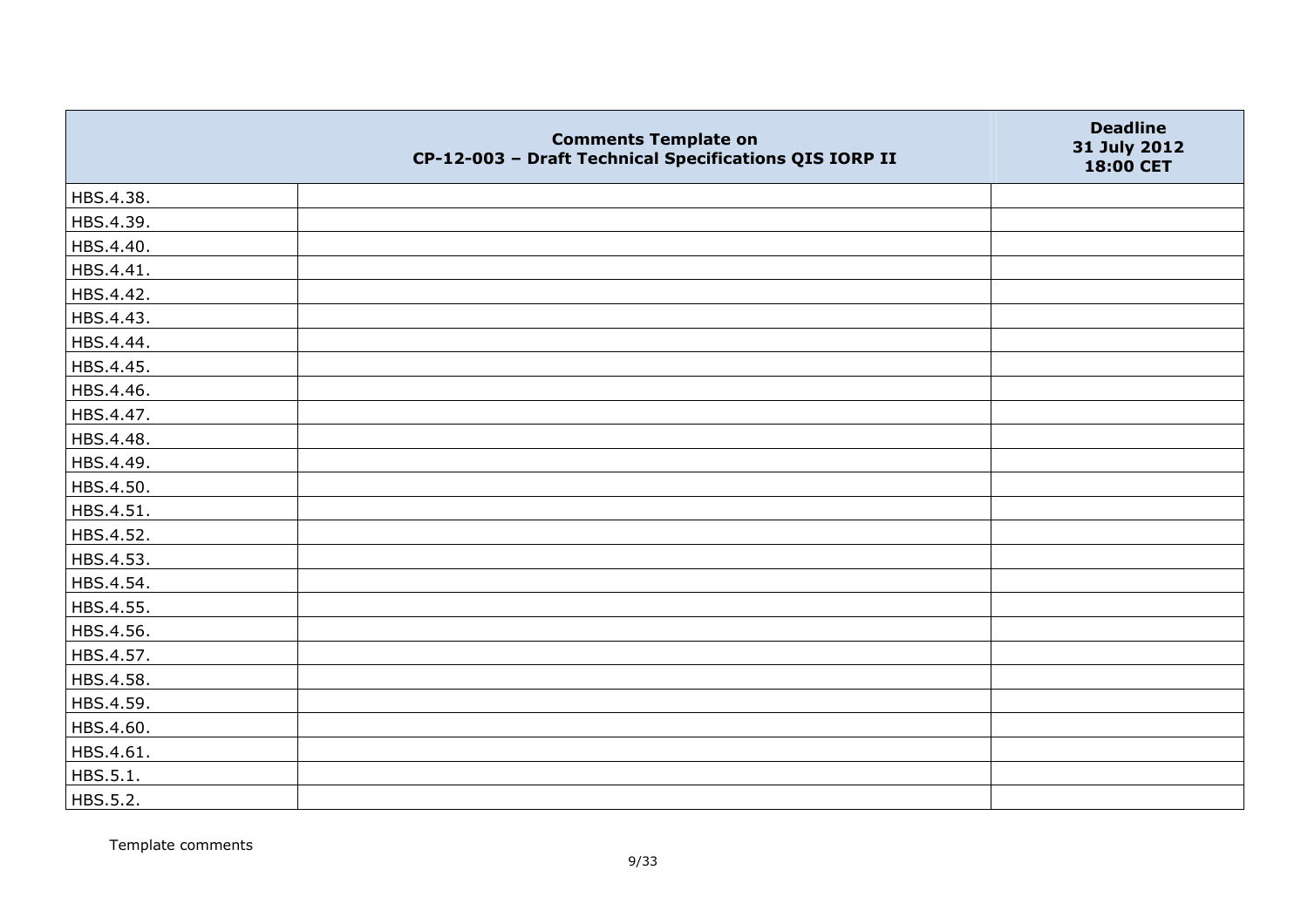|           | <b>Comments Template on</b><br>CP-12-003 - Draft Technical Specifications QIS IORP II | <b>Deadline</b><br>31 July 2012<br>18:00 CET |
|-----------|---------------------------------------------------------------------------------------|----------------------------------------------|
| HBS.5.3.  |                                                                                       |                                              |
| HBS.5.4.  |                                                                                       |                                              |
| HBS.5.5.  |                                                                                       |                                              |
| HBS.6.1.  |                                                                                       |                                              |
| HBS.6.2.  |                                                                                       |                                              |
| HBS.6.3.  |                                                                                       |                                              |
| HBS.6.4.  |                                                                                       |                                              |
| HBS.6.5.  |                                                                                       |                                              |
| HBS.6.6.  |                                                                                       |                                              |
| HBS.6.7.  |                                                                                       |                                              |
| HBS.6.8.  |                                                                                       |                                              |
| HBS.6.9.  |                                                                                       |                                              |
| HBS.6.10. |                                                                                       |                                              |
| HBS.6.11. |                                                                                       |                                              |
| HBS.6.12. |                                                                                       |                                              |
| HBS.6.13. |                                                                                       |                                              |
| HBS.6.14. |                                                                                       |                                              |
| HBS.6.15. |                                                                                       |                                              |
| HBS.6.16. |                                                                                       |                                              |
| HBS.6.17. |                                                                                       |                                              |
| HBS.6.18. |                                                                                       |                                              |
| HBS.6.19. |                                                                                       |                                              |
| HBS.6.20. |                                                                                       |                                              |
| HBS.6.21. |                                                                                       |                                              |
| HBS.6.22. |                                                                                       |                                              |
| HBS.6.23. |                                                                                       |                                              |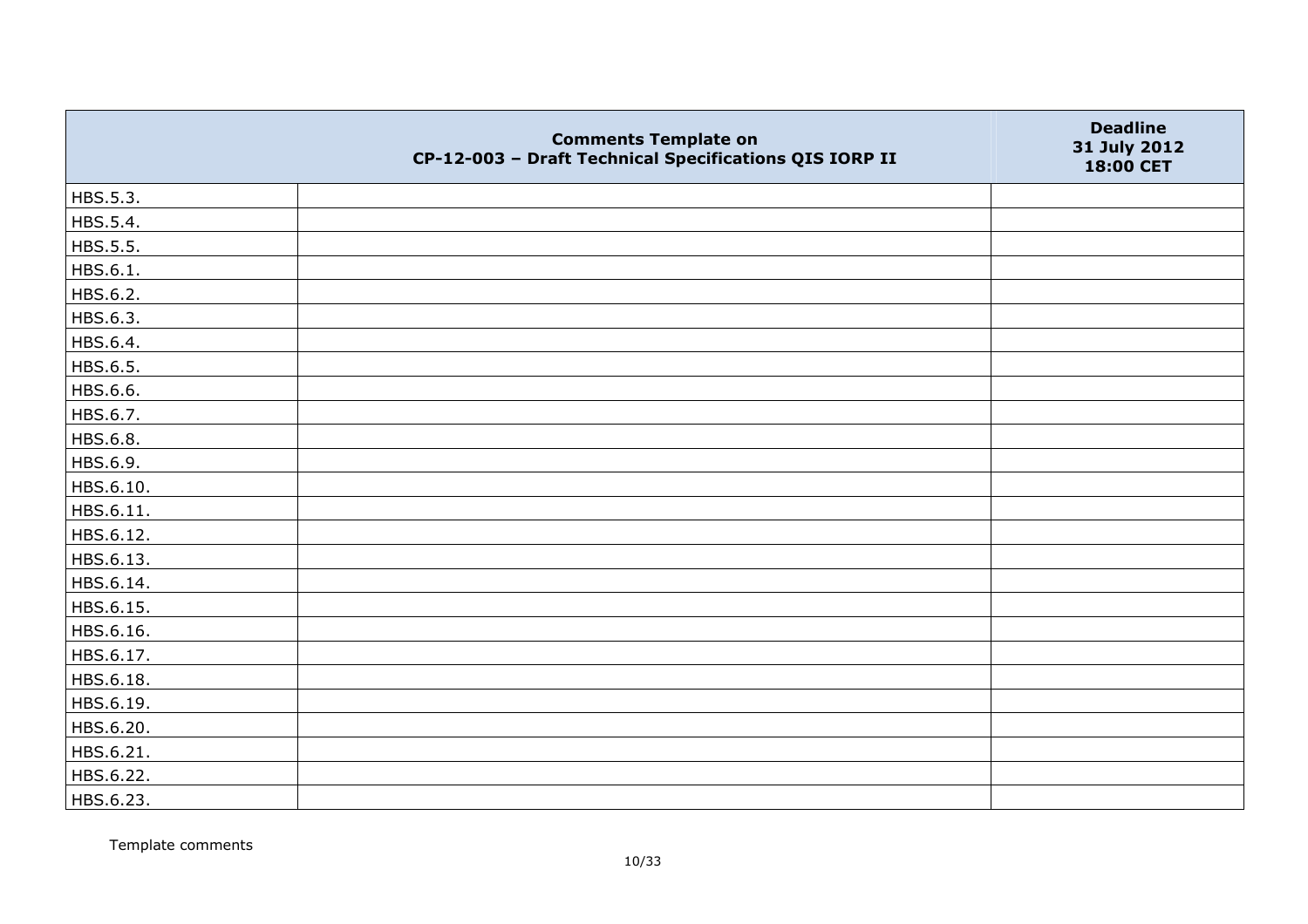|           | <b>Comments Template on</b><br>CP-12-003 - Draft Technical Specifications QIS IORP II | <b>Deadline</b><br>31 July 2012<br>18:00 CET |
|-----------|---------------------------------------------------------------------------------------|----------------------------------------------|
| HBS.6.24. |                                                                                       |                                              |
| HBS.6.25. |                                                                                       |                                              |
| HBS.6.26. |                                                                                       |                                              |
| HBS.6.27. |                                                                                       |                                              |
| HBS.6.28. |                                                                                       |                                              |
| HBS.6.29. |                                                                                       |                                              |
| HBS.6.30. |                                                                                       |                                              |
| HBS.6.31. |                                                                                       |                                              |
| HBS.6.32. |                                                                                       |                                              |
| HBS.6.33. |                                                                                       |                                              |
| HBS.6.34. |                                                                                       |                                              |
| HBS.6.35. |                                                                                       |                                              |
| HBS.6.36. |                                                                                       |                                              |
| HBS.6.37. |                                                                                       |                                              |
| HBS.6.38. |                                                                                       |                                              |
| HBS.6.39. |                                                                                       |                                              |
| HBS.6.40. |                                                                                       |                                              |
| HBS.6.41. |                                                                                       |                                              |
| HBS.6.42. |                                                                                       |                                              |
| HBS.6.43. |                                                                                       |                                              |
| HBS.6.44. |                                                                                       |                                              |
| HBS.6.45. |                                                                                       |                                              |
| HBS.6.46. |                                                                                       |                                              |
| HBS.6.47. |                                                                                       |                                              |
| HBS.6.48. |                                                                                       |                                              |
| HBS.6.49. |                                                                                       |                                              |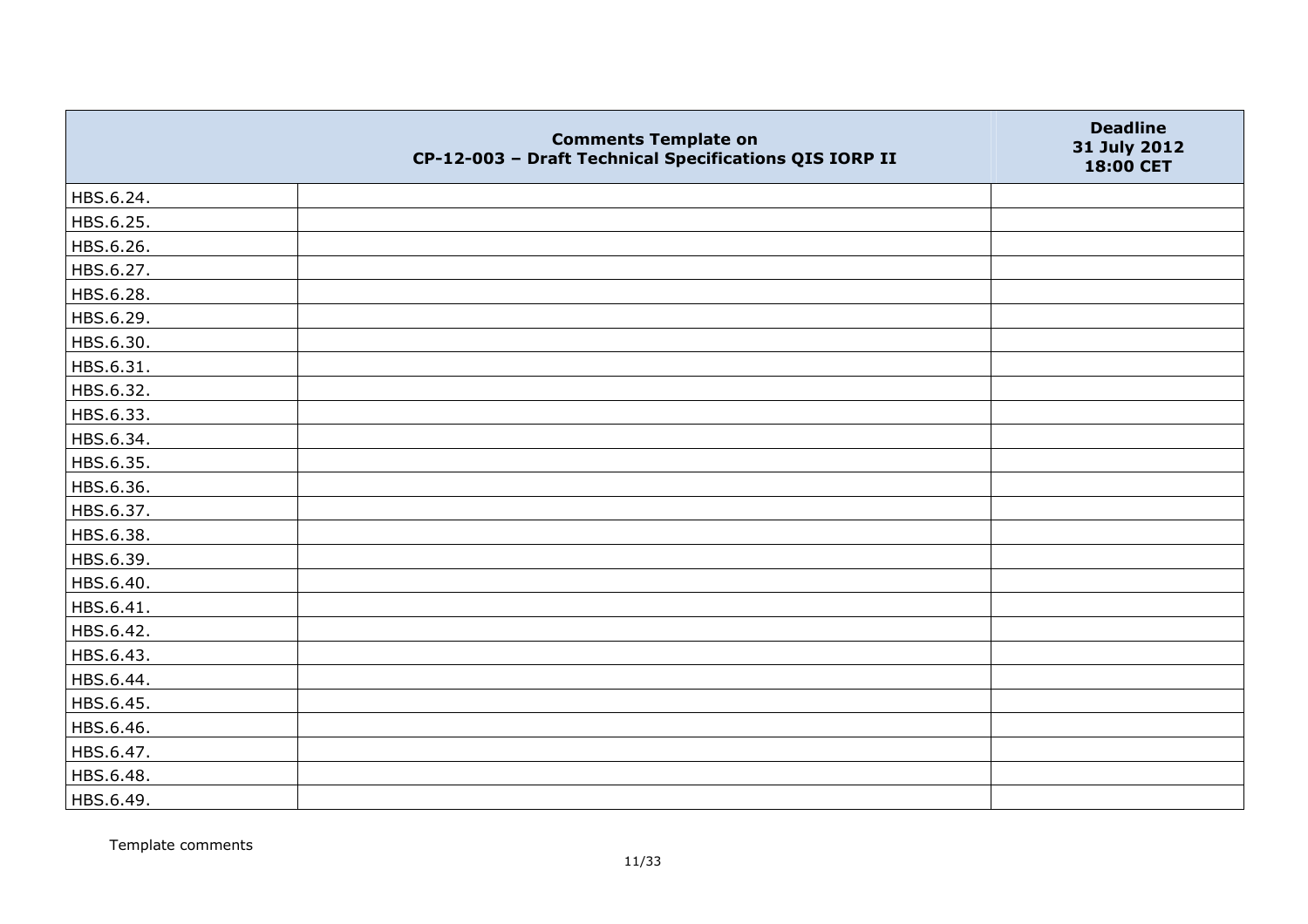|           | <b>Comments Template on</b><br>CP-12-003 - Draft Technical Specifications QIS IORP II | <b>Deadline</b><br>31 July 2012<br>18:00 CET |
|-----------|---------------------------------------------------------------------------------------|----------------------------------------------|
| HBS.6.50. |                                                                                       |                                              |
| HBS.6.51. |                                                                                       |                                              |
| HBS.6.52. |                                                                                       |                                              |
| HBS.6.53. |                                                                                       |                                              |
| HBS.6.54. |                                                                                       |                                              |
| HBS.6.55. |                                                                                       |                                              |
| HBS.6.56. |                                                                                       |                                              |
| HBS.6.57. |                                                                                       |                                              |
| HBS.6.58. |                                                                                       |                                              |
| HBS.6.59. |                                                                                       |                                              |
| HBS.6.60. |                                                                                       |                                              |
| HBS.6.61. |                                                                                       |                                              |
| HBS.6.62. |                                                                                       |                                              |
| HBS.6.63. |                                                                                       |                                              |
| HBS.6.64. |                                                                                       |                                              |
| HBS.6.65. |                                                                                       |                                              |
| HBS.6.66. |                                                                                       |                                              |
| HBS.6.67. |                                                                                       |                                              |
| HBS.6.68. |                                                                                       |                                              |
| HBS.6.69. |                                                                                       |                                              |
| HBS.6.70. |                                                                                       |                                              |
| HBS.6.71. |                                                                                       |                                              |
| HBS.6.72. |                                                                                       |                                              |
| HBS.6.73. |                                                                                       |                                              |
| HBS.6.74. |                                                                                       |                                              |
| HBS.6.75. |                                                                                       |                                              |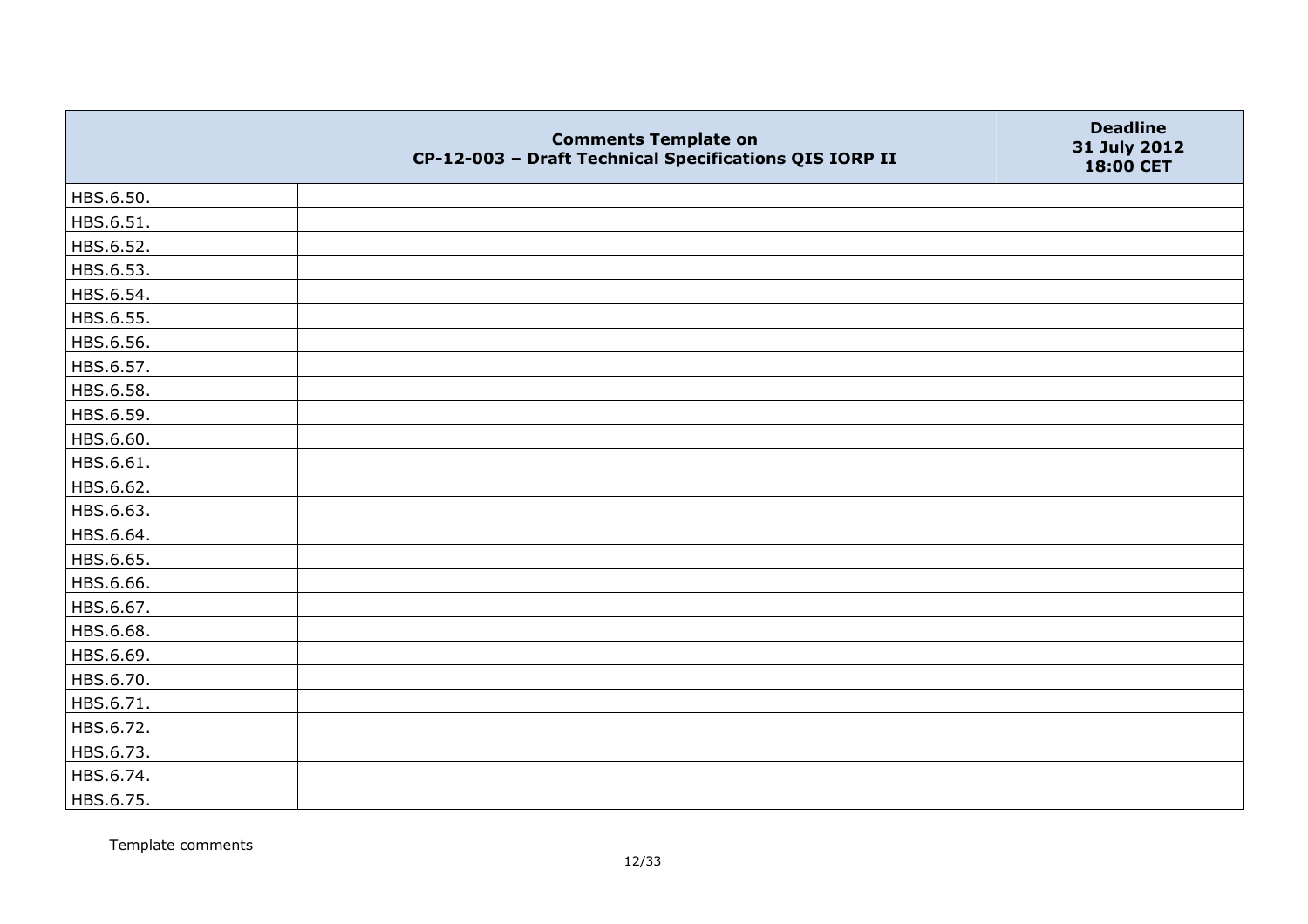|           | <b>Comments Template on</b><br>CP-12-003 - Draft Technical Specifications QIS IORP II | <b>Deadline</b><br>31 July 2012<br>18:00 CET |
|-----------|---------------------------------------------------------------------------------------|----------------------------------------------|
| HBS.6.76. |                                                                                       |                                              |
| HBS.6.77. |                                                                                       |                                              |
| HBS.6.78. |                                                                                       |                                              |
| HBS.6.79. |                                                                                       |                                              |
| HBS.6.80. |                                                                                       |                                              |
| HBS.6.81. |                                                                                       |                                              |
| HBS.6.82. |                                                                                       |                                              |
| HBS.6.83. |                                                                                       |                                              |
| HBS.6.84. |                                                                                       |                                              |
| HBS.6.85. |                                                                                       |                                              |
| HBS.6.86. |                                                                                       |                                              |
| HBS.6.87. |                                                                                       |                                              |
| HBS.6.88. |                                                                                       |                                              |
| HBS.6.89. |                                                                                       |                                              |
| HBS.6.90. |                                                                                       |                                              |
| HBS.7.1.  |                                                                                       |                                              |
| HBS.7.2.  |                                                                                       |                                              |
| HBS.7.3.  |                                                                                       |                                              |
| HBS.7.4.  |                                                                                       |                                              |
| HBS.7.5.  |                                                                                       |                                              |
| HBS.7.6.  |                                                                                       |                                              |
| HBS.7.7.  |                                                                                       |                                              |
| HBS.7.8.  |                                                                                       |                                              |
| HBS.7.9.  |                                                                                       |                                              |
| HBS.7.10. |                                                                                       |                                              |
| HBS.7.11. |                                                                                       |                                              |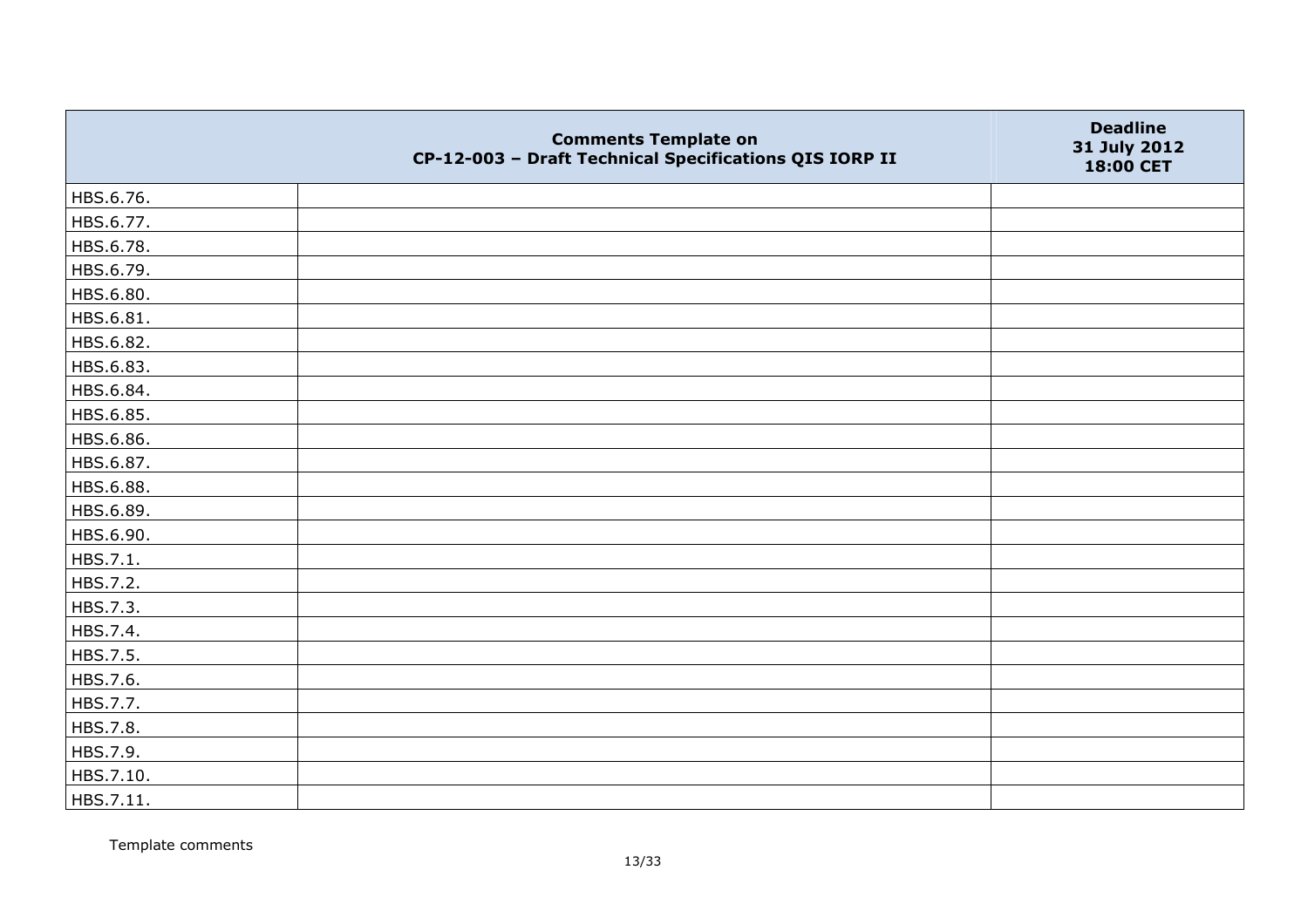|           | <b>Comments Template on</b><br>CP-12-003 - Draft Technical Specifications QIS IORP II | <b>Deadline</b><br>31 July 2012<br>18:00 CET |
|-----------|---------------------------------------------------------------------------------------|----------------------------------------------|
| HBS.7.12. |                                                                                       |                                              |
| HBS.7.13. |                                                                                       |                                              |
| HBS.7.14. |                                                                                       |                                              |
| HBS.7.15. |                                                                                       |                                              |
| HBS.7.16. |                                                                                       |                                              |
| HBS.7.17. |                                                                                       |                                              |
| HBS.7.18. |                                                                                       |                                              |
| HBS.7.19. |                                                                                       |                                              |
| HBS.7.20. |                                                                                       |                                              |
| HBS.7.21. |                                                                                       |                                              |
| HBS.7.22. |                                                                                       |                                              |
| HBS.7.23. |                                                                                       |                                              |
| HBS.7.24. |                                                                                       |                                              |
| HBS.7.25. |                                                                                       |                                              |
| HBS.7.26. |                                                                                       |                                              |
| HBS.7.27. |                                                                                       |                                              |
| HBS.7.28. |                                                                                       |                                              |
| HBS.7.29. |                                                                                       |                                              |
| HBS.7.30. |                                                                                       |                                              |
| HBS.7.31. |                                                                                       |                                              |
| HBS.7.32. |                                                                                       |                                              |
| HBS.7.33. |                                                                                       |                                              |
| HBS.7.34. |                                                                                       |                                              |
| HBS.7.35. |                                                                                       |                                              |
| HBS.7.36. |                                                                                       |                                              |
| HBS.7.37. |                                                                                       |                                              |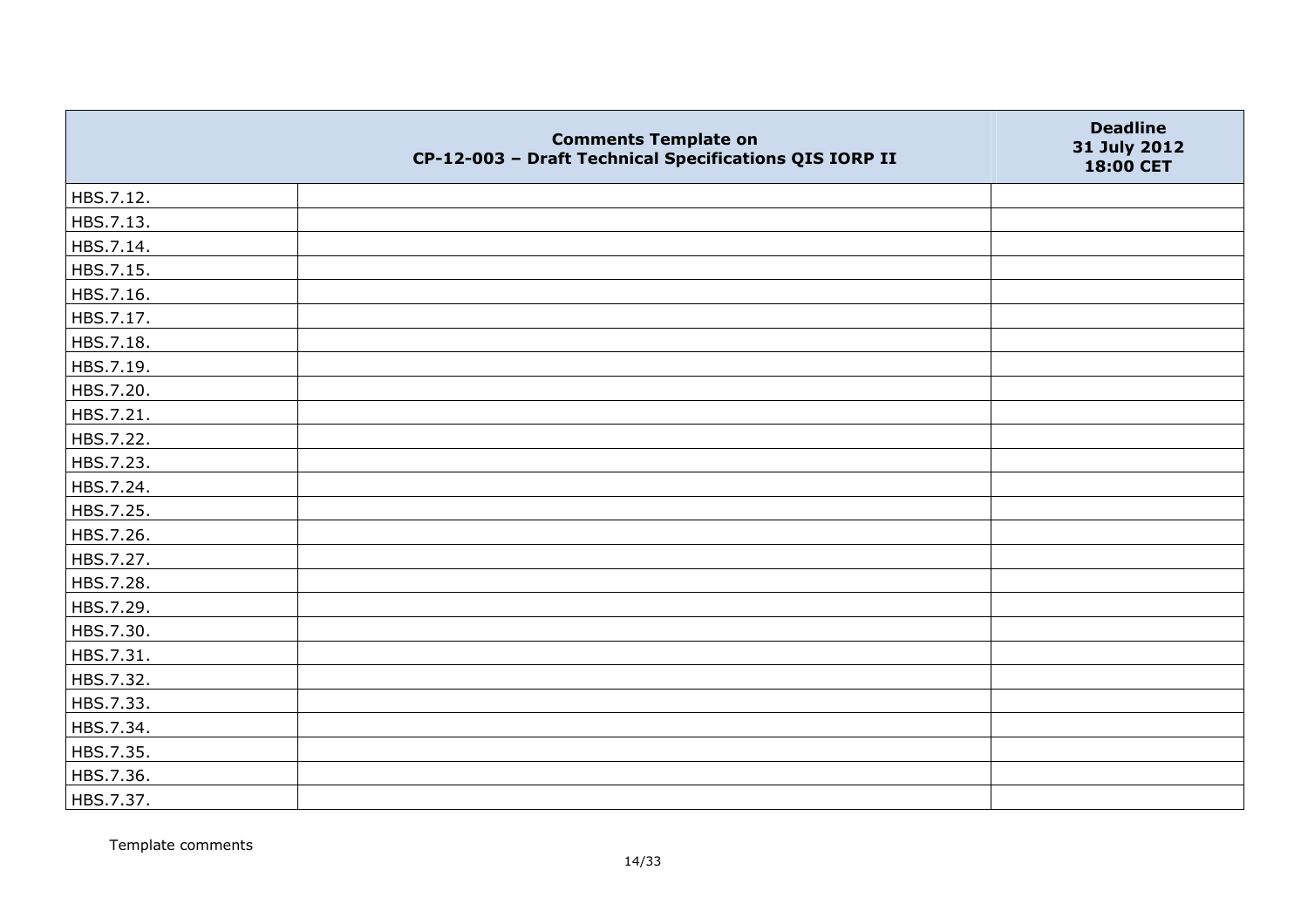|           | <b>Comments Template on</b><br>CP-12-003 - Draft Technical Specifications QIS IORP II | <b>Deadline</b><br>31 July 2012<br>18:00 CET |
|-----------|---------------------------------------------------------------------------------------|----------------------------------------------|
| HBS.7.38. |                                                                                       |                                              |
| HBS.7.39. |                                                                                       |                                              |
| HBS.7.40. |                                                                                       |                                              |
| HBS.7.41. |                                                                                       |                                              |
| HBS.7.42. |                                                                                       |                                              |
| HBS.8.1.  |                                                                                       |                                              |
| HBS.8.2.  |                                                                                       |                                              |
| HBS.8.3.  |                                                                                       |                                              |
| HBS.8.4.  |                                                                                       |                                              |
| HBS.8.5.  |                                                                                       |                                              |
| HBS.8.6.  |                                                                                       |                                              |
| HBS.8.7.  |                                                                                       |                                              |
| HBS.8.8.  |                                                                                       |                                              |
| HBS.8.9.  |                                                                                       |                                              |
| HBS.8.10. |                                                                                       |                                              |
| HBS.8.11. |                                                                                       |                                              |
| HBS.8.12. |                                                                                       |                                              |
| HBS.8.13. |                                                                                       |                                              |
| HBS.8.14. |                                                                                       |                                              |
| HBS.8.15. |                                                                                       |                                              |
| HBS.8.16. |                                                                                       |                                              |
| HBS.8.17. |                                                                                       |                                              |
| HBS.8.18. |                                                                                       |                                              |
| HBS.8.19. |                                                                                       |                                              |
| HBS.8.20. |                                                                                       |                                              |
| HBS.8.21. |                                                                                       |                                              |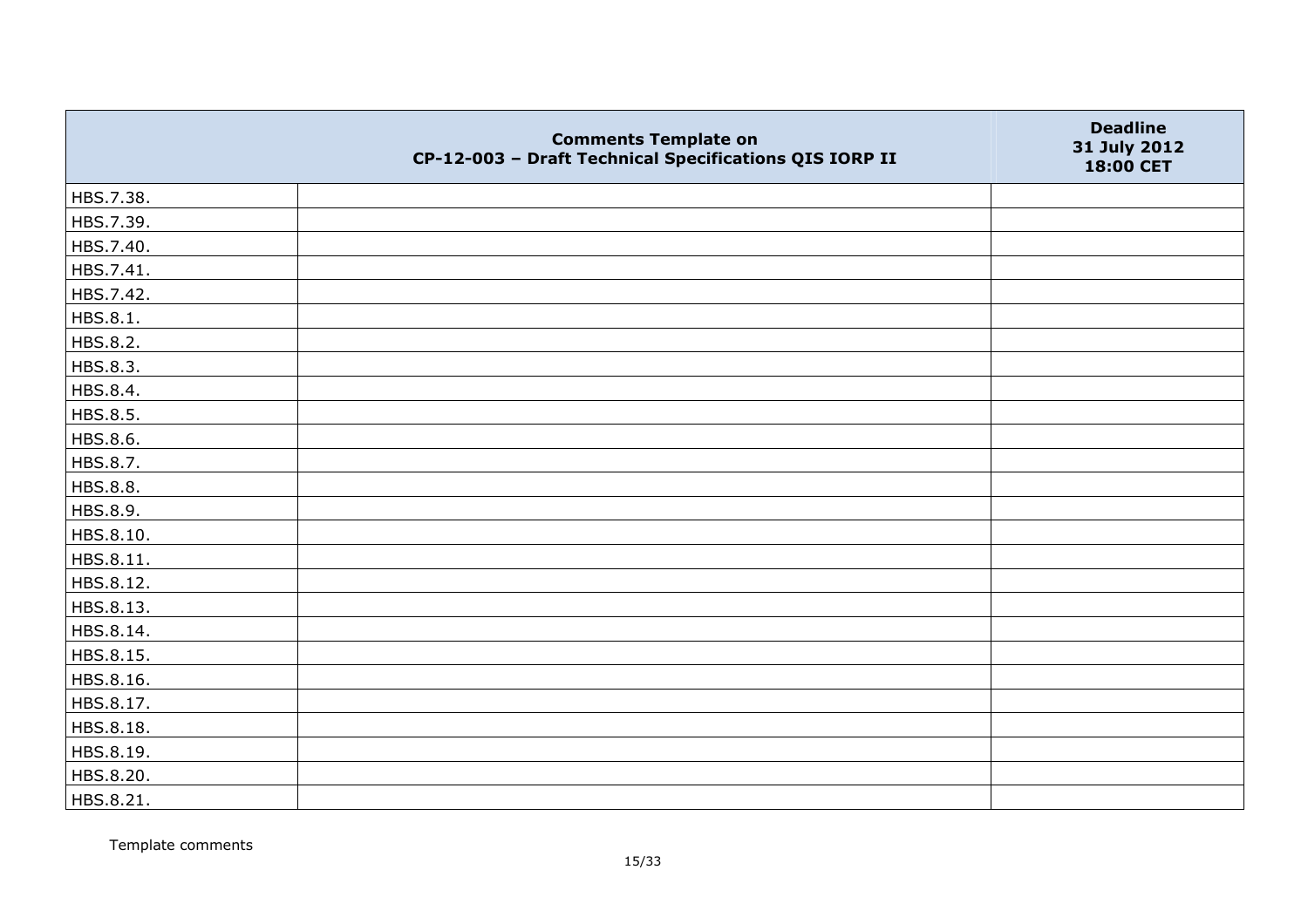|           | <b>Comments Template on</b><br>CP-12-003 - Draft Technical Specifications QIS IORP II | <b>Deadline</b><br>31 July 2012<br>18:00 CET |
|-----------|---------------------------------------------------------------------------------------|----------------------------------------------|
| HBS.8.22. |                                                                                       |                                              |
| HBS.8.23. |                                                                                       |                                              |
| HBS.8.24. |                                                                                       |                                              |
| HBS.9.1.  |                                                                                       |                                              |
| HBS.9.2.  |                                                                                       |                                              |
| HBS.9.3.  |                                                                                       |                                              |
| HBS.9.4.  |                                                                                       |                                              |
| HBS.9.5.  |                                                                                       |                                              |
| HBS.9.6.  |                                                                                       |                                              |
| HBS.9.7.  |                                                                                       |                                              |
| HBS.9.8.  |                                                                                       |                                              |
| HBS.9.9.  |                                                                                       |                                              |
| SCR.1.1.  |                                                                                       |                                              |
| SCR.1.2.  |                                                                                       |                                              |
| SCR.1.3.  |                                                                                       |                                              |
| SCR.1.4.  |                                                                                       |                                              |
| SCR.1.5.  |                                                                                       |                                              |
| SCR.1.6.  |                                                                                       |                                              |
| SCR.1.7.  |                                                                                       |                                              |
| SCR.1.8.  |                                                                                       |                                              |
| SCR.1.9.  |                                                                                       |                                              |
| SCR.1.10. |                                                                                       |                                              |
| SCR.1.11. |                                                                                       |                                              |
| SCR.1.12. |                                                                                       |                                              |
| SCR.1.13. |                                                                                       |                                              |
| SCR.1.14. |                                                                                       |                                              |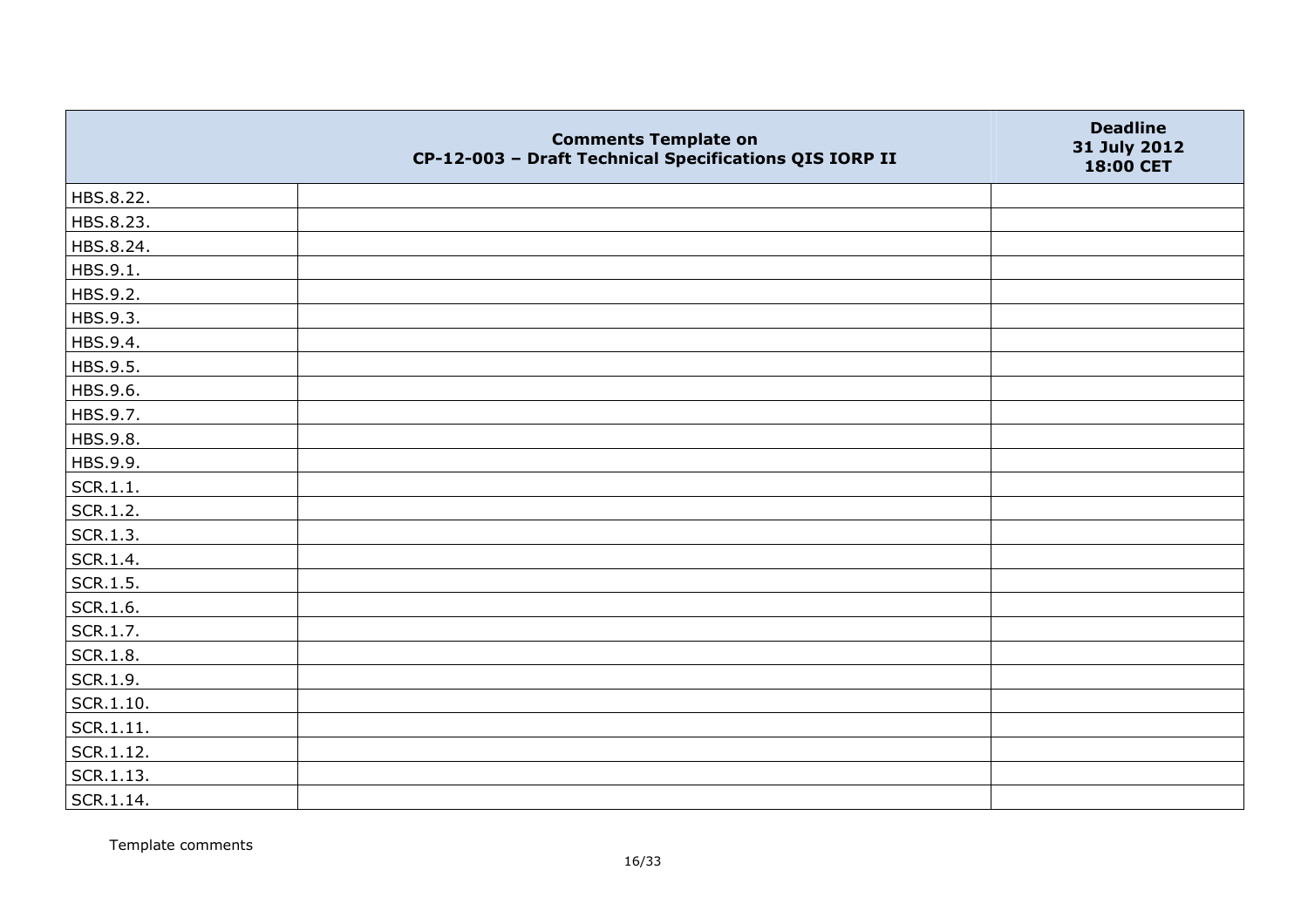|               | <b>Comments Template on</b><br>CP-12-003 - Draft Technical Specifications QIS IORP II | <b>Deadline</b><br>31 July 2012<br>18:00 CET |
|---------------|---------------------------------------------------------------------------------------|----------------------------------------------|
| SCR.1.15.     |                                                                                       |                                              |
| SCR.1.16.     |                                                                                       |                                              |
| SCR.1.17.     |                                                                                       |                                              |
| $ $ SCR.1.18. |                                                                                       |                                              |
| SCR.1.19.     |                                                                                       |                                              |
| SCR.1.20.     |                                                                                       |                                              |
| SCR.1.21.     |                                                                                       |                                              |
| SCR.1.22.     |                                                                                       |                                              |
| SCR.1.23.     |                                                                                       |                                              |
| SCR.1.24.     |                                                                                       |                                              |
| SCR.1.25.     |                                                                                       |                                              |
| SCR.2.1.      |                                                                                       |                                              |
| SCR.2.2.      |                                                                                       |                                              |
| SCR.2.3.      |                                                                                       |                                              |
| SCR.2.4.      |                                                                                       |                                              |
| SCR.2.5.      |                                                                                       |                                              |
| SCR.2.6.      |                                                                                       |                                              |
| SCR.2.7.      |                                                                                       |                                              |
| SCR.2.8.      |                                                                                       |                                              |
| SCR.2.9.      |                                                                                       |                                              |
| SCR.2.10.     |                                                                                       |                                              |
| $ $ SCR.2.11. |                                                                                       |                                              |
| SCR.2.12.     |                                                                                       |                                              |
| SCR.2.13.     |                                                                                       |                                              |
| SCR.2.14.     |                                                                                       |                                              |
| SCR.2.15.     |                                                                                       |                                              |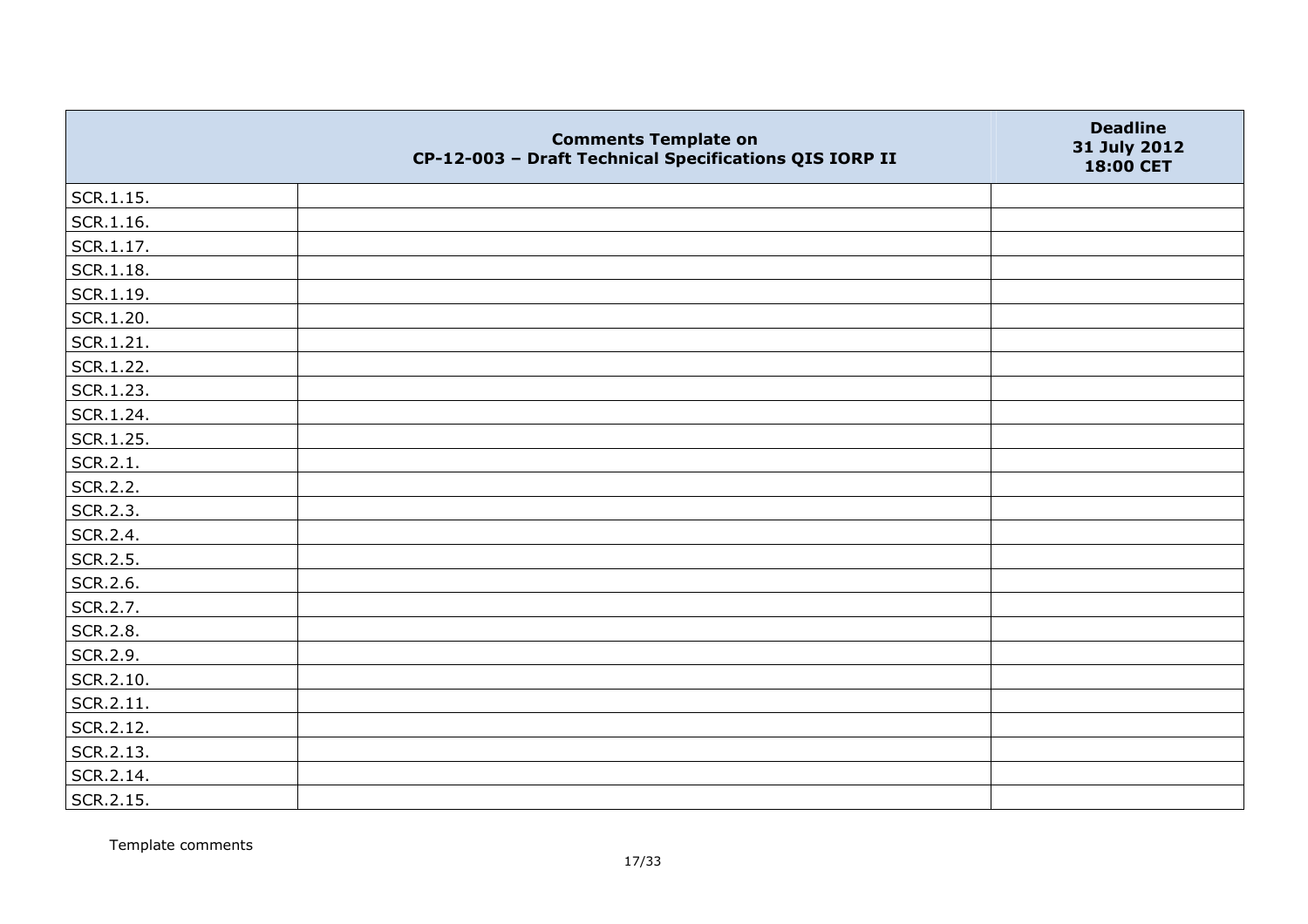|           | <b>Comments Template on</b><br>CP-12-003 - Draft Technical Specifications QIS IORP II | <b>Deadline</b><br>31 July 2012<br>18:00 CET |
|-----------|---------------------------------------------------------------------------------------|----------------------------------------------|
| SCR.2.16. |                                                                                       |                                              |
| SCR.2.17. |                                                                                       |                                              |
| SCR.2.18. |                                                                                       |                                              |
| SCR.2.19. |                                                                                       |                                              |
| SCR.2.20. |                                                                                       |                                              |
| SCR.2.21. |                                                                                       |                                              |
| SCR.2.22. |                                                                                       |                                              |
| SCR.2.23. |                                                                                       |                                              |
| SCR.2.24. |                                                                                       |                                              |
| SCR.2.25. |                                                                                       |                                              |
| SCR.2.26. |                                                                                       |                                              |
| SCR.2.27. |                                                                                       |                                              |
| SCR.2.28. |                                                                                       |                                              |
| SCR.2.29. |                                                                                       |                                              |
| SCR.2.30. |                                                                                       |                                              |
| SCR.2.31. |                                                                                       |                                              |
| SCR.2.32. |                                                                                       |                                              |
| SCR.2.33. |                                                                                       |                                              |
| SCR.2.34. |                                                                                       |                                              |
| SCR.2.35. |                                                                                       |                                              |
| SCR.3.1.  |                                                                                       |                                              |
| SCR.3.2.  |                                                                                       |                                              |
| SCR.3.3.  |                                                                                       |                                              |
| SCR.3.4.  |                                                                                       |                                              |
| SCR.3.5.  |                                                                                       |                                              |
| SCR.3.6.  |                                                                                       |                                              |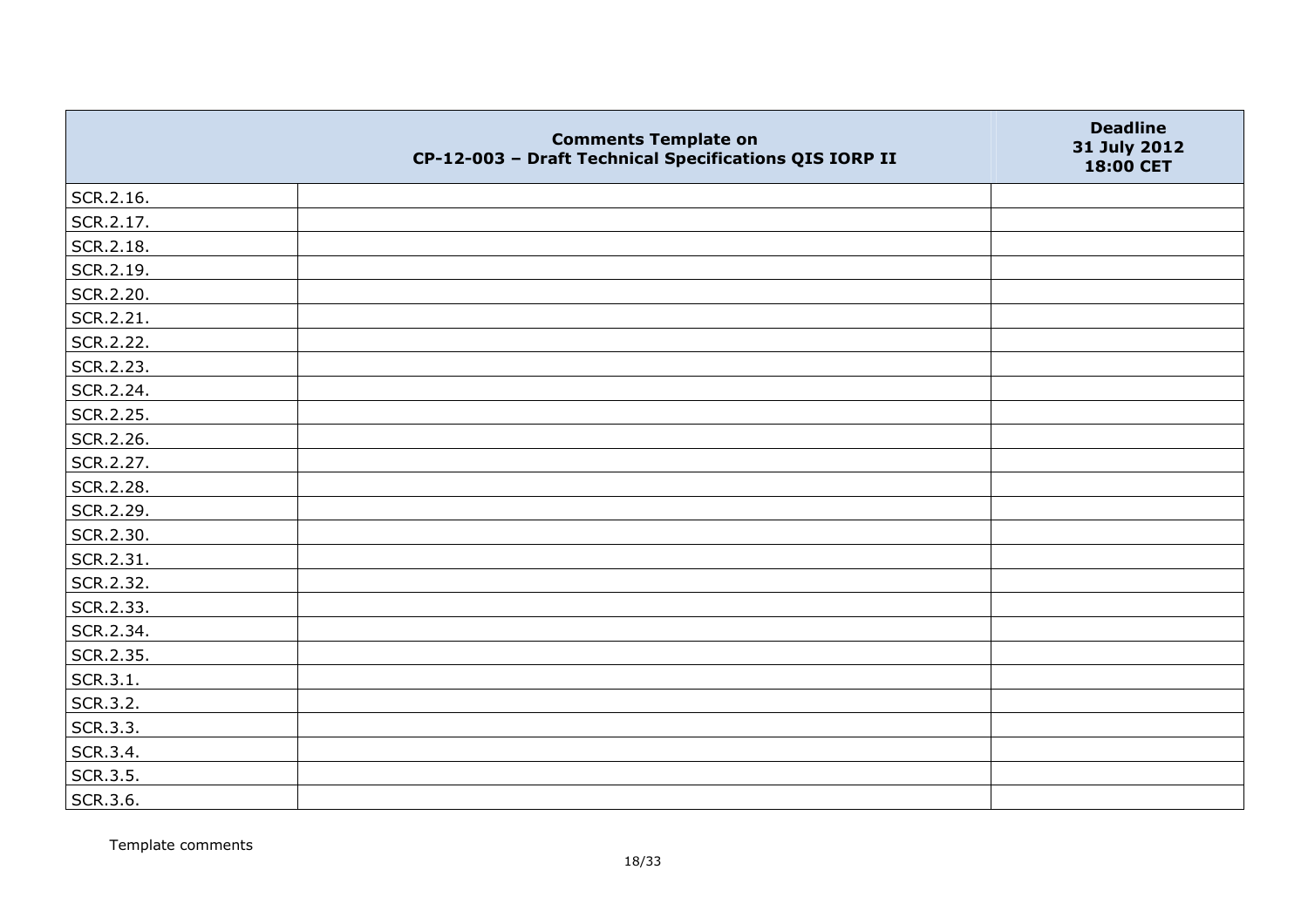|           | <b>Comments Template on</b><br>CP-12-003 - Draft Technical Specifications QIS IORP II | <b>Deadline</b><br>31 July 2012<br>18:00 CET |
|-----------|---------------------------------------------------------------------------------------|----------------------------------------------|
| SCR.4.1.  |                                                                                       |                                              |
| SCR.4.2.  |                                                                                       |                                              |
| SCR.4.3.  |                                                                                       |                                              |
| SCR.4.4.  |                                                                                       |                                              |
| SCR.5.1.  |                                                                                       |                                              |
| SCR.5.2.  |                                                                                       |                                              |
| SCR.5.3.  |                                                                                       |                                              |
| SCR.5.4.  |                                                                                       |                                              |
| SCR.5.5.  |                                                                                       |                                              |
| SCR.5.6.  |                                                                                       |                                              |
| SCR.5.7.  |                                                                                       |                                              |
| SCR.5.8.  |                                                                                       |                                              |
| SCR.5.9.  |                                                                                       |                                              |
| SCR.5.10. |                                                                                       |                                              |
| SCR.5.11. |                                                                                       |                                              |
| SCR.5.12. |                                                                                       |                                              |
| SCR.5.13. |                                                                                       |                                              |
| SCR.5.14. |                                                                                       |                                              |
| SCR.5.15. |                                                                                       |                                              |
| SCR.5.16. |                                                                                       |                                              |
| SCR.5.17. |                                                                                       |                                              |
| SCR.5.18. |                                                                                       |                                              |
| SCR.5.19. |                                                                                       |                                              |
| SCR.5.20. |                                                                                       |                                              |
| SCR.5.21. |                                                                                       |                                              |
| SCR.5.22. |                                                                                       |                                              |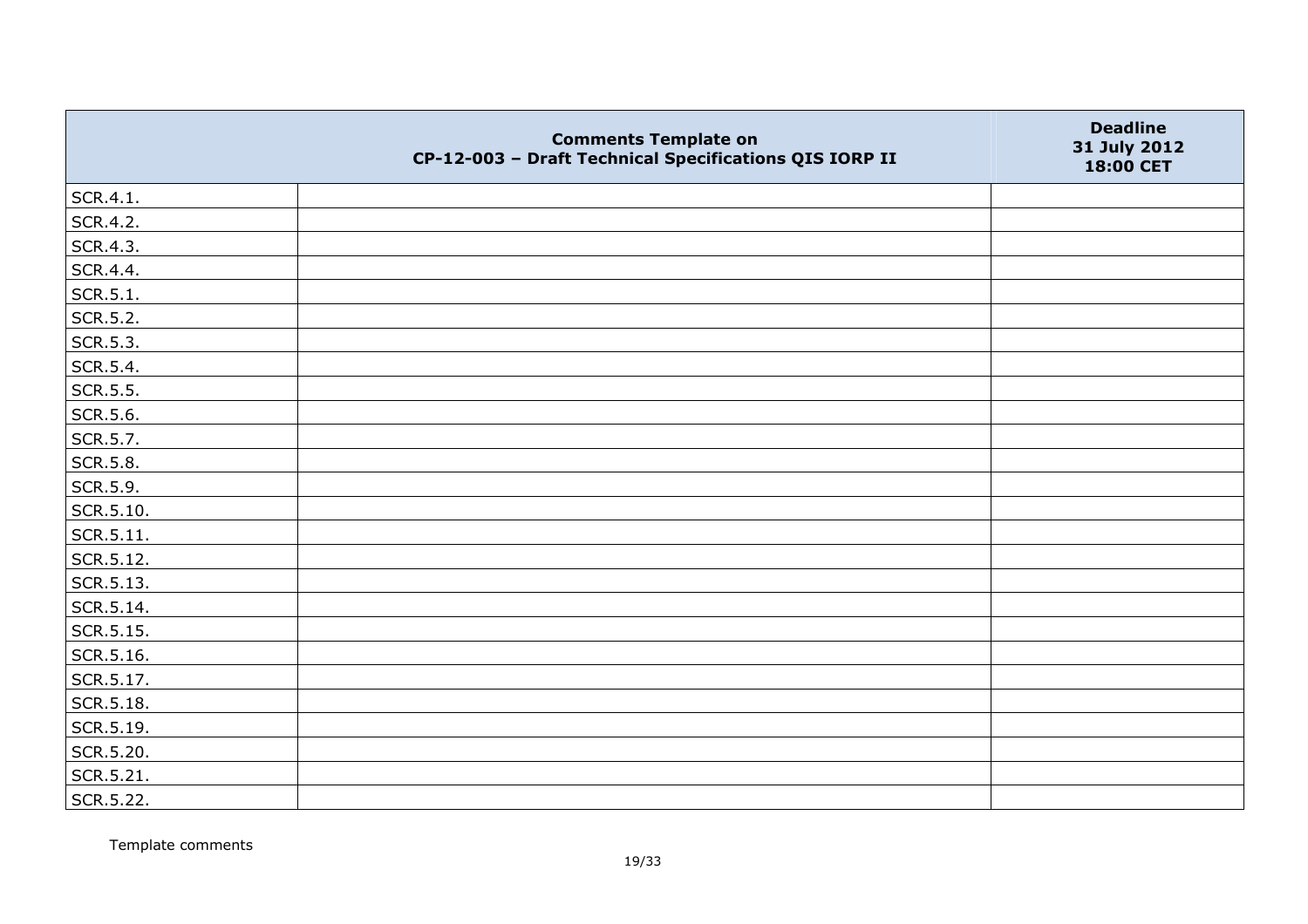|           | <b>Comments Template on</b><br>CP-12-003 - Draft Technical Specifications QIS IORP II | <b>Deadline</b><br>31 July 2012<br>18:00 CET |
|-----------|---------------------------------------------------------------------------------------|----------------------------------------------|
| SCR.5.23. |                                                                                       |                                              |
| SCR.5.24. |                                                                                       |                                              |
| SCR.5.25. |                                                                                       |                                              |
| SCR.5.26. |                                                                                       |                                              |
| SCR.5.27. |                                                                                       |                                              |
| SCR.5.28. |                                                                                       |                                              |
| SCR.5.29. |                                                                                       |                                              |
| SCR.5.30. |                                                                                       |                                              |
| SCR.5.31. |                                                                                       |                                              |
| SCR.5.32. |                                                                                       |                                              |
| SCR.5.33. |                                                                                       |                                              |
| SCR.5.34. |                                                                                       |                                              |
| SCR.5.35. |                                                                                       |                                              |
| SCR.5.36. |                                                                                       |                                              |
| SCR.5.37. |                                                                                       |                                              |
| SCR.5.38. |                                                                                       |                                              |
| SCR.5.39. |                                                                                       |                                              |
| SCR.5.40. |                                                                                       |                                              |
| SCR.5.41. |                                                                                       |                                              |
| SCR.5.42. |                                                                                       |                                              |
| SCR.5.43. |                                                                                       |                                              |
| SCR.5.44. |                                                                                       |                                              |
| SCR.5.45. |                                                                                       |                                              |
| SCR.5.46. |                                                                                       |                                              |
| SCR.5.47. |                                                                                       |                                              |
| SCR.5.48. |                                                                                       |                                              |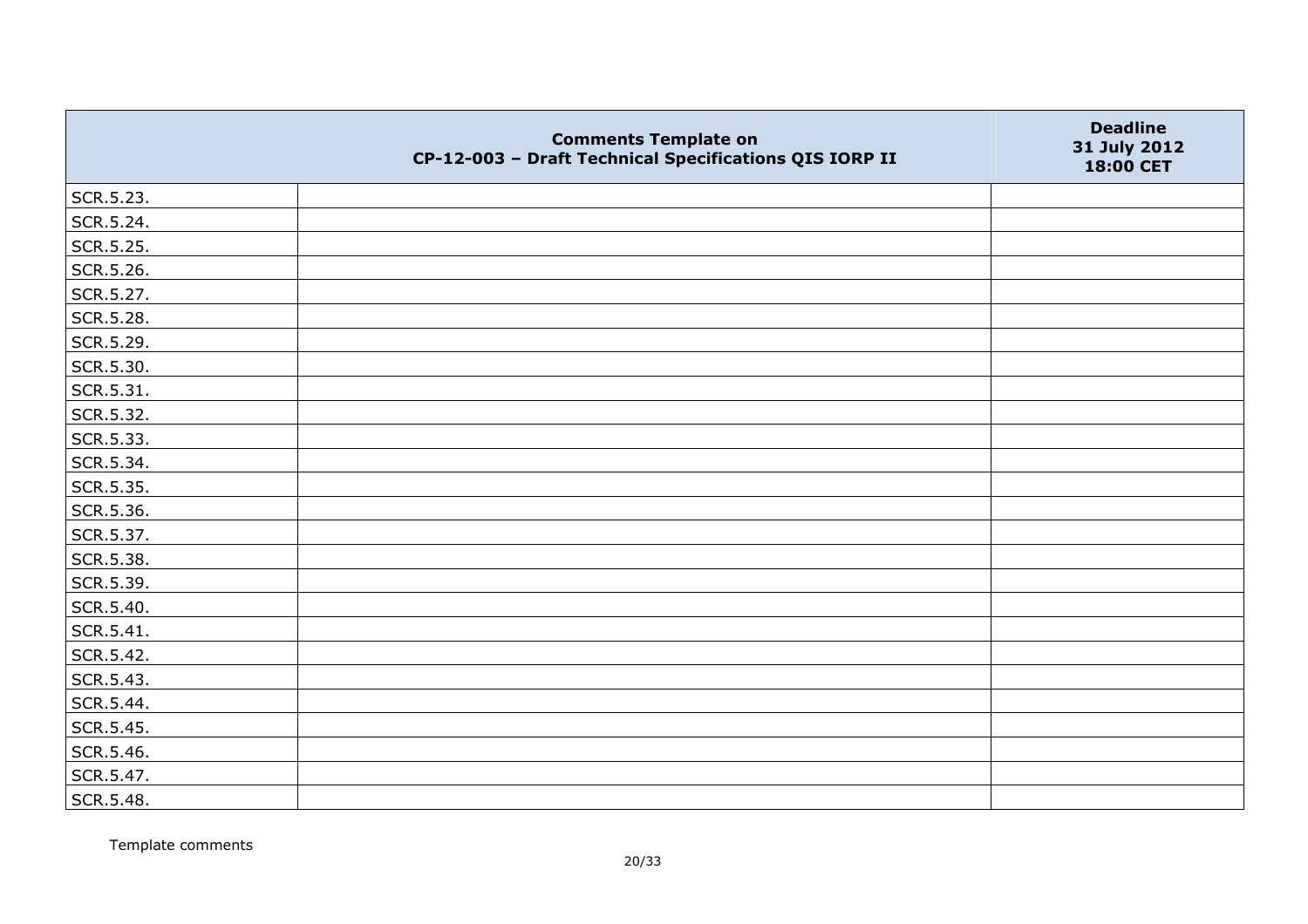|           | <b>Comments Template on</b><br>CP-12-003 - Draft Technical Specifications QIS IORP II | <b>Deadline</b><br>31 July 2012<br>18:00 CET |
|-----------|---------------------------------------------------------------------------------------|----------------------------------------------|
| SCR.5.49. |                                                                                       |                                              |
| SCR.5.50. |                                                                                       |                                              |
| SCR.5.51. |                                                                                       |                                              |
| SCR.5.52. |                                                                                       |                                              |
| SCR.5.53. |                                                                                       |                                              |
| SCR.5.54. |                                                                                       |                                              |
| SCR.5.55. |                                                                                       |                                              |
| SCR.5.56. |                                                                                       |                                              |
| SCR.5.57. |                                                                                       |                                              |
| SCR.5.58. |                                                                                       |                                              |
| SCR.5.59. |                                                                                       |                                              |
| SCR.5.60. |                                                                                       |                                              |
| SCR.5.61. |                                                                                       |                                              |
| SCR.5.62. |                                                                                       |                                              |
| SCR.5.63. |                                                                                       |                                              |
| SCR.5.64. |                                                                                       |                                              |
| SCR.5.65. |                                                                                       |                                              |
| SCR.5.66. |                                                                                       |                                              |
| SCR.5.67. |                                                                                       |                                              |
| SCR.5.68. |                                                                                       |                                              |
| SCR.5.69. |                                                                                       |                                              |
| SCR.5.70. |                                                                                       |                                              |
| SCR.5.71. |                                                                                       |                                              |
| SCR.5.72. |                                                                                       |                                              |
| SCR.5.73. |                                                                                       |                                              |
| SCR.5.74. |                                                                                       |                                              |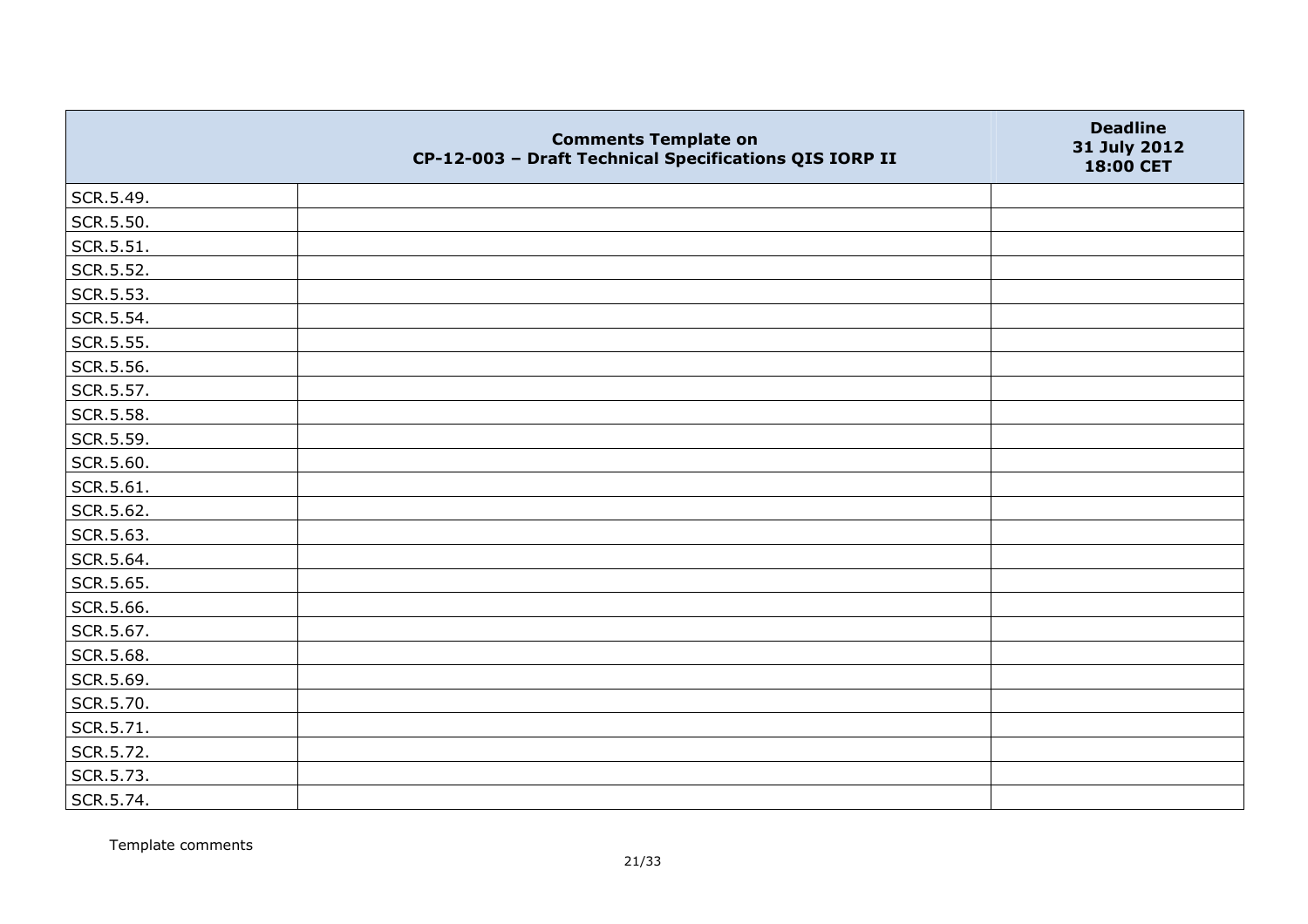|            | <b>Comments Template on</b><br>CP-12-003 - Draft Technical Specifications QIS IORP II | <b>Deadline</b><br>31 July 2012<br>18:00 CET |
|------------|---------------------------------------------------------------------------------------|----------------------------------------------|
| SCR.5.75.  |                                                                                       |                                              |
| SCR.5.76.  |                                                                                       |                                              |
| SCR.5.77.  |                                                                                       |                                              |
| SCR.5.78.  |                                                                                       |                                              |
| SCR.5.79.  |                                                                                       |                                              |
| SCR.5.80.  |                                                                                       |                                              |
| SCR.5.81.  |                                                                                       |                                              |
| SCR.5.82.  |                                                                                       |                                              |
| SCR.5.83.  |                                                                                       |                                              |
| SCR.5.84.  |                                                                                       |                                              |
| SCR.5.85.  |                                                                                       |                                              |
| SCR.5.86.  |                                                                                       |                                              |
| SCR.5.87.  |                                                                                       |                                              |
| SCR.5.88.  |                                                                                       |                                              |
| SCR.5.89.  |                                                                                       |                                              |
| SCR.5.90.  |                                                                                       |                                              |
| SCR.5.91.  |                                                                                       |                                              |
| SCR.5.92.  |                                                                                       |                                              |
| SCR.5.93.  |                                                                                       |                                              |
| SCR.5.94.  |                                                                                       |                                              |
| SCR.5.95.  |                                                                                       |                                              |
| SCR.5.96.  |                                                                                       |                                              |
| SCR.5.97.  |                                                                                       |                                              |
| SCR.5.98.  |                                                                                       |                                              |
| SCR.5.99.  |                                                                                       |                                              |
| SCR.5.100. |                                                                                       |                                              |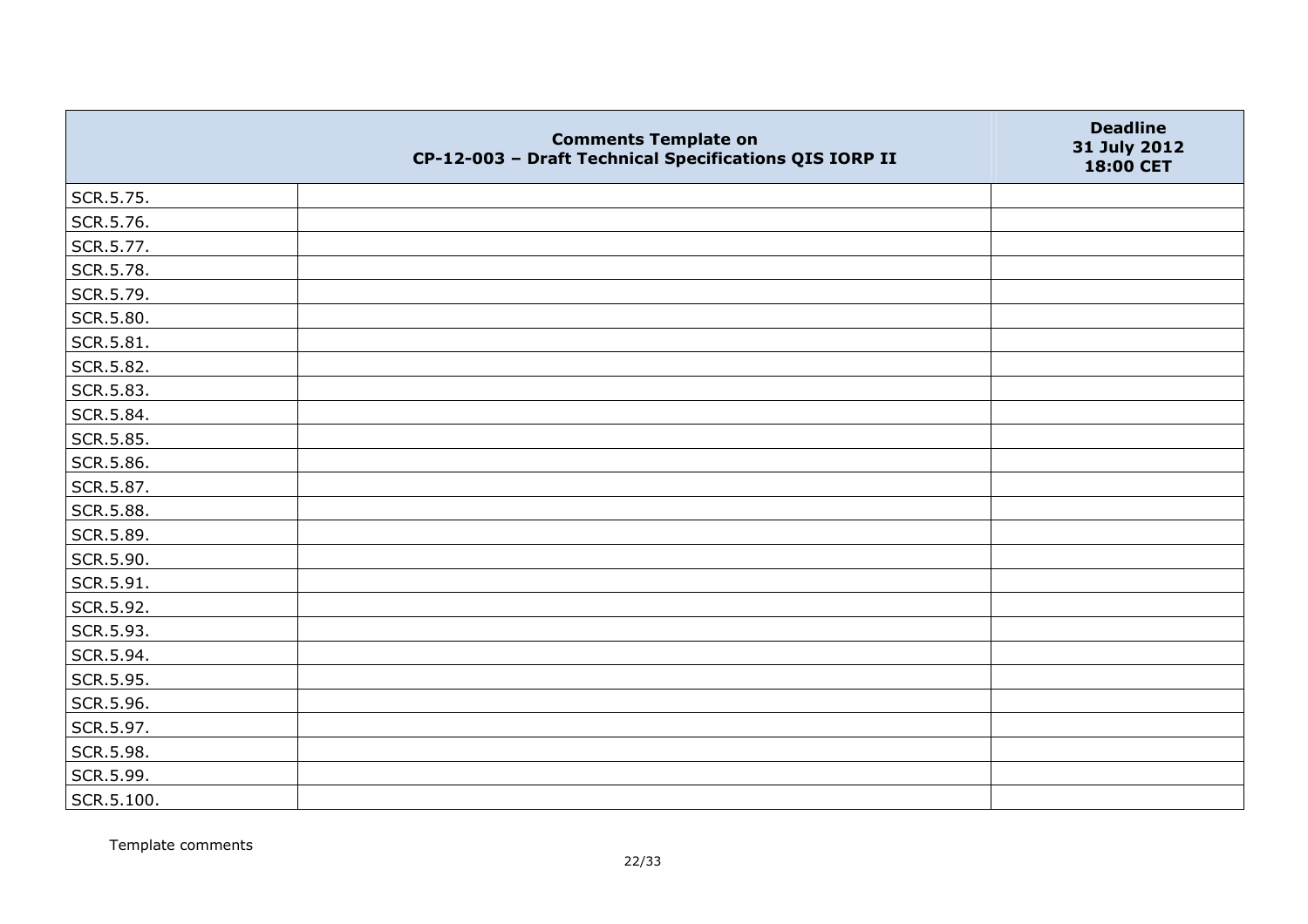|                | <b>Comments Template on</b><br>CP-12-003 - Draft Technical Specifications QIS IORP II | <b>Deadline</b><br>31 July 2012<br>18:00 CET |
|----------------|---------------------------------------------------------------------------------------|----------------------------------------------|
| SCR.5.101.     |                                                                                       |                                              |
| SCR.5.102.     |                                                                                       |                                              |
| SCR.5.103.     |                                                                                       |                                              |
| SCR.5.104.     |                                                                                       |                                              |
| SCR.5.105.     |                                                                                       |                                              |
| SCR.5.106.     |                                                                                       |                                              |
| SCR.5.107.     |                                                                                       |                                              |
| SCR.5.108.     |                                                                                       |                                              |
| SCR.5.109.     |                                                                                       |                                              |
| SCR.5.110.     |                                                                                       |                                              |
| $ $ SCR.5.111. |                                                                                       |                                              |
| SCR.5.112.     |                                                                                       |                                              |
| SCR.5.113.     |                                                                                       |                                              |
| SCR.5.114.     |                                                                                       |                                              |
| SCR.5.115.     |                                                                                       |                                              |
| SCR.5.116.     |                                                                                       |                                              |
| SCR.5.117.     |                                                                                       |                                              |
| SCR.5.118.     |                                                                                       |                                              |
| SCR.5.119.     |                                                                                       |                                              |
| SCR.5.120.     |                                                                                       |                                              |
| SCR.5.121.     |                                                                                       |                                              |
| SCR.5.122.     |                                                                                       |                                              |
| SCR.5.123.     |                                                                                       |                                              |
| SCR.5.124.     |                                                                                       |                                              |
| SCR.5.125.     |                                                                                       |                                              |
| SCR.5.126.     |                                                                                       |                                              |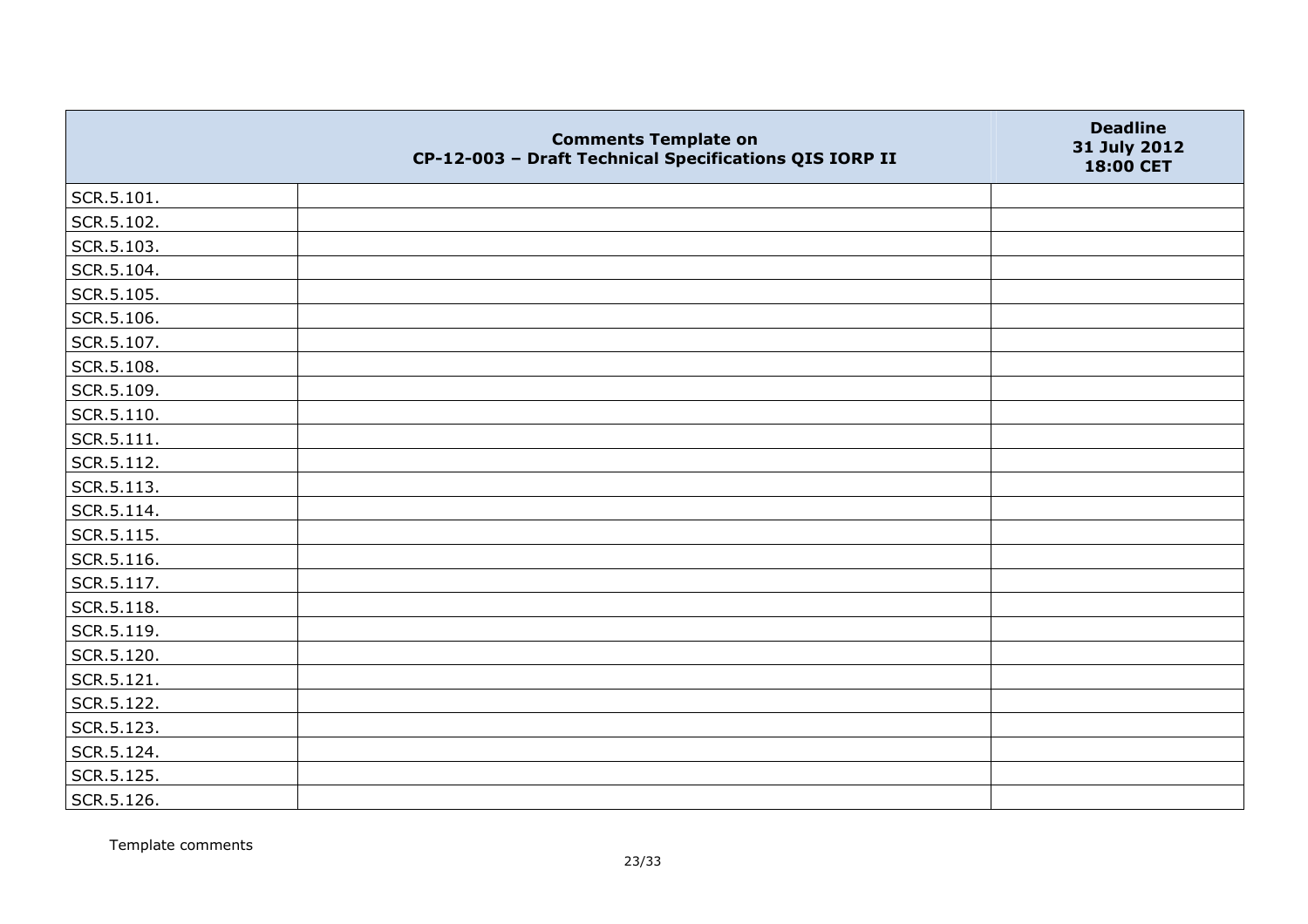|            | <b>Comments Template on</b><br>CP-12-003 - Draft Technical Specifications QIS IORP II | <b>Deadline</b><br>31 July 2012<br>18:00 CET |
|------------|---------------------------------------------------------------------------------------|----------------------------------------------|
| SCR.5.127. |                                                                                       |                                              |
| SCR.5.128. |                                                                                       |                                              |
| SCR.5.129. |                                                                                       |                                              |
| SCR.5.130. |                                                                                       |                                              |
| SCR.5.131. |                                                                                       |                                              |
| SCR.6.1.   |                                                                                       |                                              |
| SCR.6.2.   |                                                                                       |                                              |
| SCR.6.3.   |                                                                                       |                                              |
| SCR.6.4.   |                                                                                       |                                              |
| SCR.6.5.   |                                                                                       |                                              |
| SCR.6.6.   |                                                                                       |                                              |
| SCR.6.7.   |                                                                                       |                                              |
| SCR.6.8.   |                                                                                       |                                              |
| SCR.6.9.   |                                                                                       |                                              |
| SCR.6.10.  |                                                                                       |                                              |
| SCR.6.11.  |                                                                                       |                                              |
| SCR.6.12.  |                                                                                       |                                              |
| SCR.6.13.  |                                                                                       |                                              |
| SCR.6.14.  |                                                                                       |                                              |
| SCR.6.15.  |                                                                                       |                                              |
| SCR.6.16.  |                                                                                       |                                              |
| SCR.6.17.  |                                                                                       |                                              |
| SCR.6.18.  |                                                                                       |                                              |
| SCR.6.19.  |                                                                                       |                                              |
| SCR.6.20.  |                                                                                       |                                              |
| SCR.6.21.  |                                                                                       |                                              |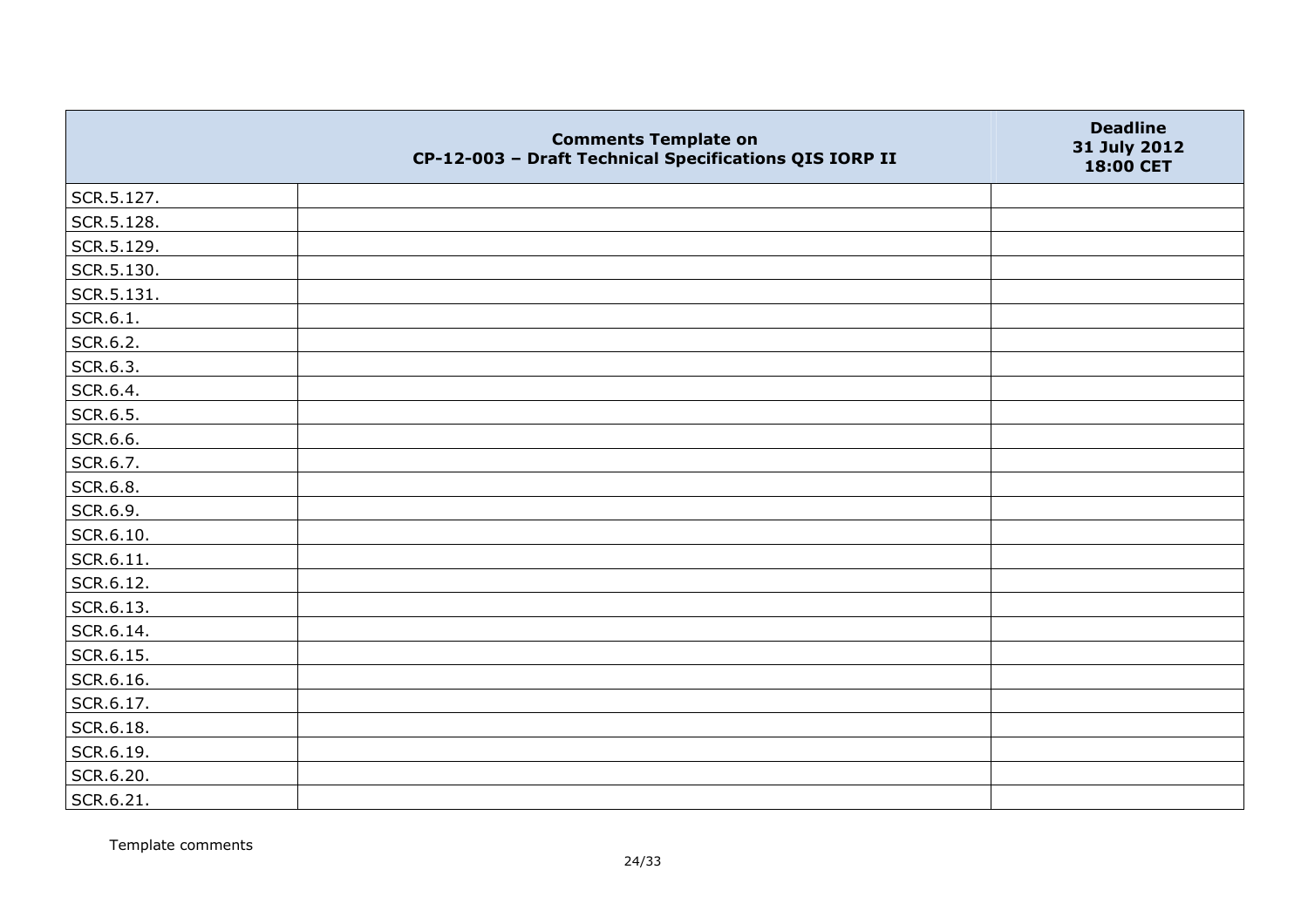|           | <b>Comments Template on</b><br>CP-12-003 - Draft Technical Specifications QIS IORP II | <b>Deadline</b><br>31 July 2012<br>18:00 CET |
|-----------|---------------------------------------------------------------------------------------|----------------------------------------------|
| SCR.6.22. |                                                                                       |                                              |
| SCR.6.23. |                                                                                       |                                              |
| SCR.6.24. |                                                                                       |                                              |
| SCR.6.25. |                                                                                       |                                              |
| SCR.6.26. |                                                                                       |                                              |
| SCR.6.27. |                                                                                       |                                              |
| SCR.6.28. |                                                                                       |                                              |
| SCR.6.29. |                                                                                       |                                              |
| SCR.6.30. |                                                                                       |                                              |
| SCR.6.31. |                                                                                       |                                              |
| SCR.6.32. |                                                                                       |                                              |
| SCR.7.1.  |                                                                                       |                                              |
| SCR.7.2.  |                                                                                       |                                              |
| SCR.7.3.  |                                                                                       |                                              |
| SCR.7.4.  |                                                                                       |                                              |
| SCR.7.5.  |                                                                                       |                                              |
| SCR.7.6.  |                                                                                       |                                              |
| SCR.7.7.  |                                                                                       |                                              |
| SCR.7.8.  |                                                                                       |                                              |
| SCR.7.9.  |                                                                                       |                                              |
| SCR.7.10. |                                                                                       |                                              |
| SCR.7.11. |                                                                                       |                                              |
| SCR.7.12. |                                                                                       |                                              |
| SCR.7.13. |                                                                                       |                                              |
| SCR.7.14. |                                                                                       |                                              |
| SCR.7.15. |                                                                                       |                                              |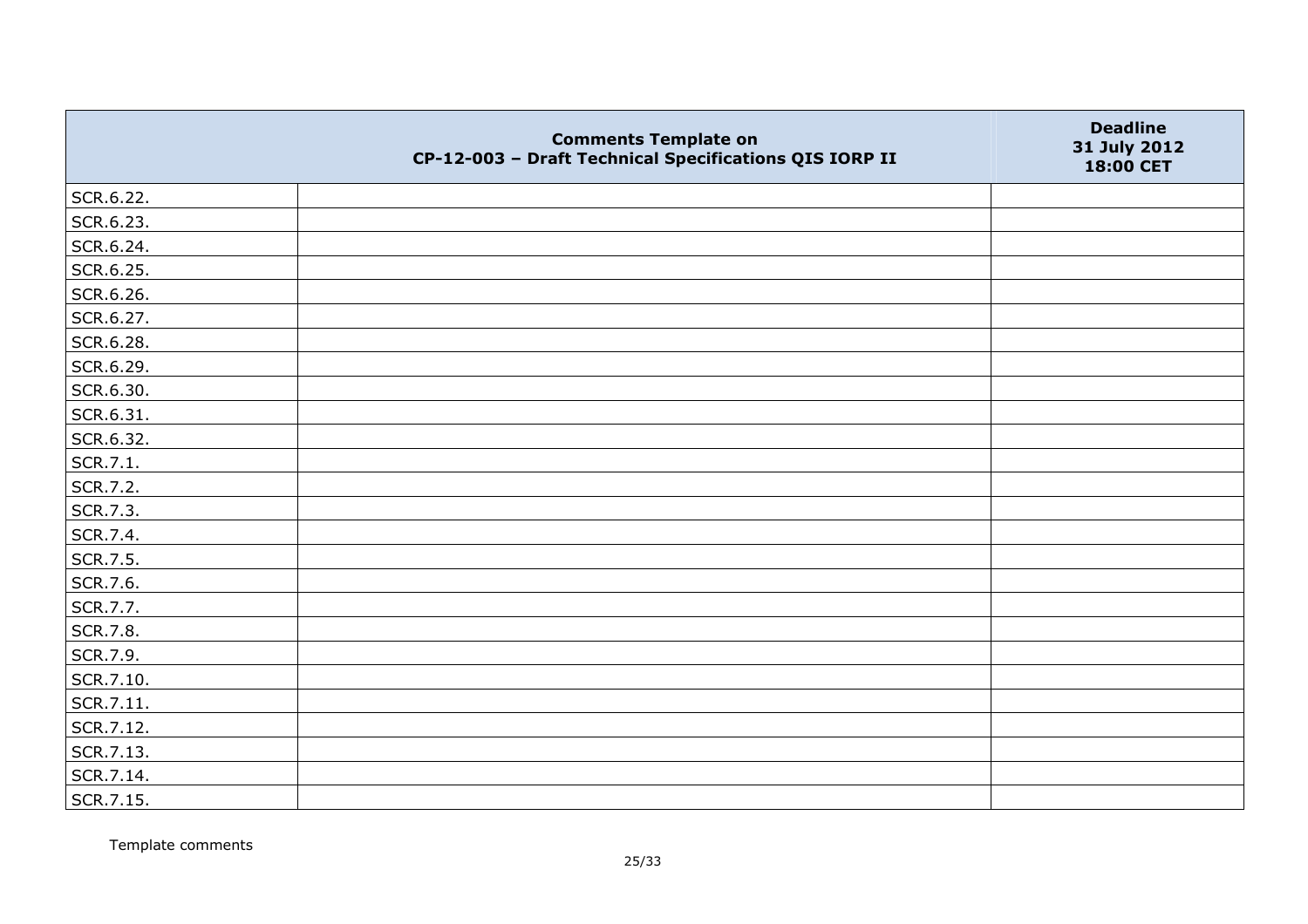|           | <b>Comments Template on</b><br>CP-12-003 - Draft Technical Specifications QIS IORP II | <b>Deadline</b><br>31 July 2012<br>18:00 CET |
|-----------|---------------------------------------------------------------------------------------|----------------------------------------------|
| SCR.7.16. |                                                                                       |                                              |
| SCR.7.17. |                                                                                       |                                              |
| SCR.7.18. |                                                                                       |                                              |
| SCR.7.19. |                                                                                       |                                              |
| SCR.7.20. |                                                                                       |                                              |
| SCR.7.21. |                                                                                       |                                              |
| SCR.7.22. |                                                                                       |                                              |
| SCR.7.23. |                                                                                       |                                              |
| SCR.7.24. |                                                                                       |                                              |
| SCR.7.25. |                                                                                       |                                              |
| SCR.7.26. |                                                                                       |                                              |
| SCR.7.27. |                                                                                       |                                              |
| SCR.7.28. |                                                                                       |                                              |
| SCR.7.29. |                                                                                       |                                              |
| SCR.7.30. |                                                                                       |                                              |
| SCR.7.31. |                                                                                       |                                              |
| SCR.7.32. |                                                                                       |                                              |
| SCR.7.33. |                                                                                       |                                              |
| SCR.7.34. |                                                                                       |                                              |
| SCR.7.35. |                                                                                       |                                              |
| SCR.7.36. |                                                                                       |                                              |
| SCR.7.37. |                                                                                       |                                              |
| SCR.7.38. |                                                                                       |                                              |
| SCR.7.39. |                                                                                       |                                              |
| SCR.7.40. |                                                                                       |                                              |
| SCR.7.41. |                                                                                       |                                              |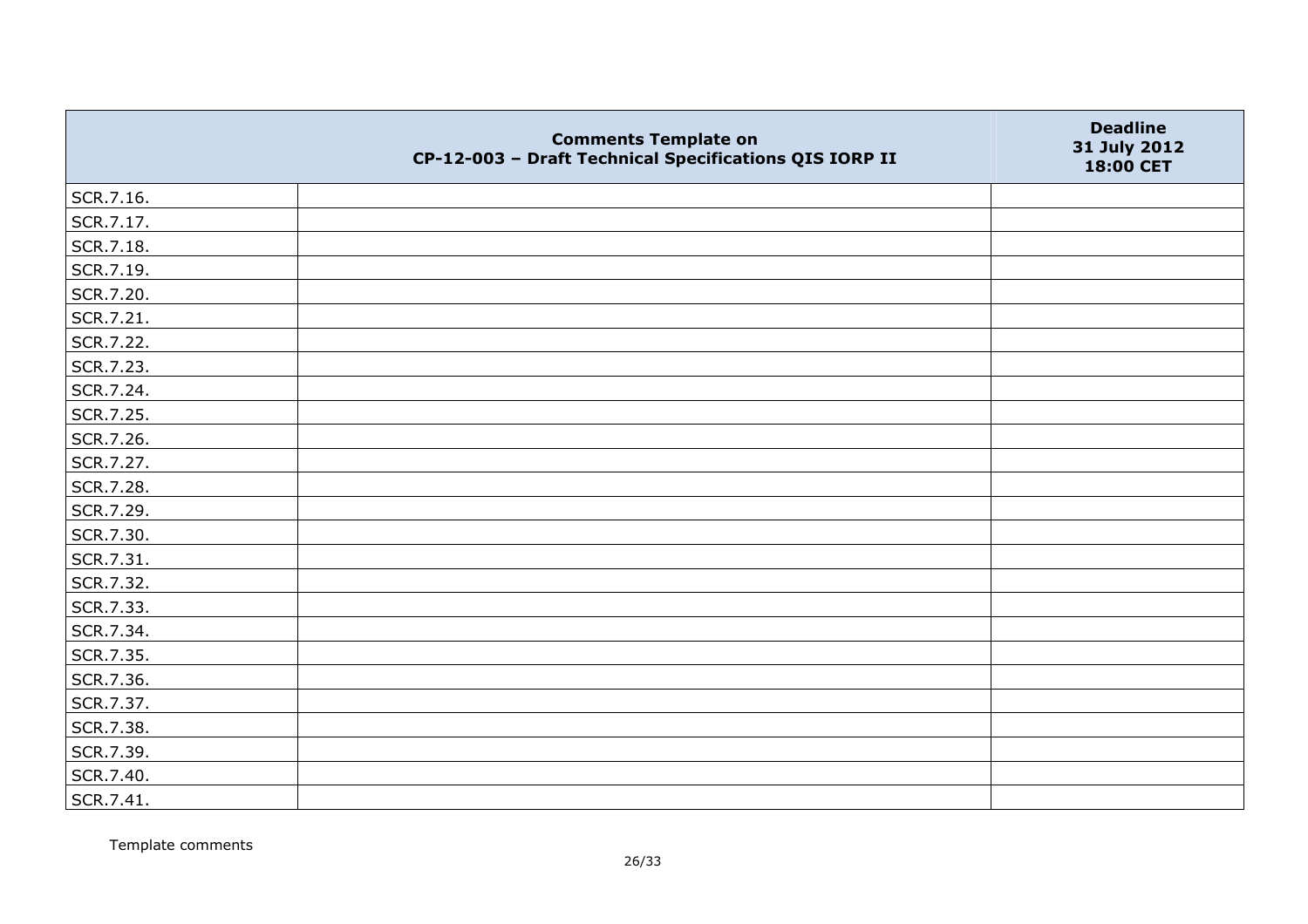|           | <b>Comments Template on</b><br>CP-12-003 - Draft Technical Specifications QIS IORP II | <b>Deadline</b><br>31 July 2012<br>18:00 CET |
|-----------|---------------------------------------------------------------------------------------|----------------------------------------------|
| SCR.7.42. |                                                                                       |                                              |
| SCR.7.43. |                                                                                       |                                              |
| SCR.7.44. |                                                                                       |                                              |
| SCR.7.45. |                                                                                       |                                              |
| SCR.7.46. |                                                                                       |                                              |
| SCR.7.47. |                                                                                       |                                              |
| SCR.7.48. |                                                                                       |                                              |
| SCR.7.49. |                                                                                       |                                              |
| SCR.7.50. |                                                                                       |                                              |
| SCR.7.51. |                                                                                       |                                              |
| SCR.7.52. |                                                                                       |                                              |
| SCR.7.53. |                                                                                       |                                              |
| SCR.7.54. |                                                                                       |                                              |
| SCR.7.55. |                                                                                       |                                              |
| SCR.7.56. |                                                                                       |                                              |
| SCR.7.57. |                                                                                       |                                              |
| SCR.7.58. |                                                                                       |                                              |
| SCR.7.59. |                                                                                       |                                              |
| SCR.7.60. |                                                                                       |                                              |
| SCR.7.61. |                                                                                       |                                              |
| SCR.7.62. |                                                                                       |                                              |
| SCR.7.63. |                                                                                       |                                              |
| SCR.7.64. |                                                                                       |                                              |
| SCR.7.65. |                                                                                       |                                              |
| SCR.7.66. |                                                                                       |                                              |
| SCR.7.67. |                                                                                       |                                              |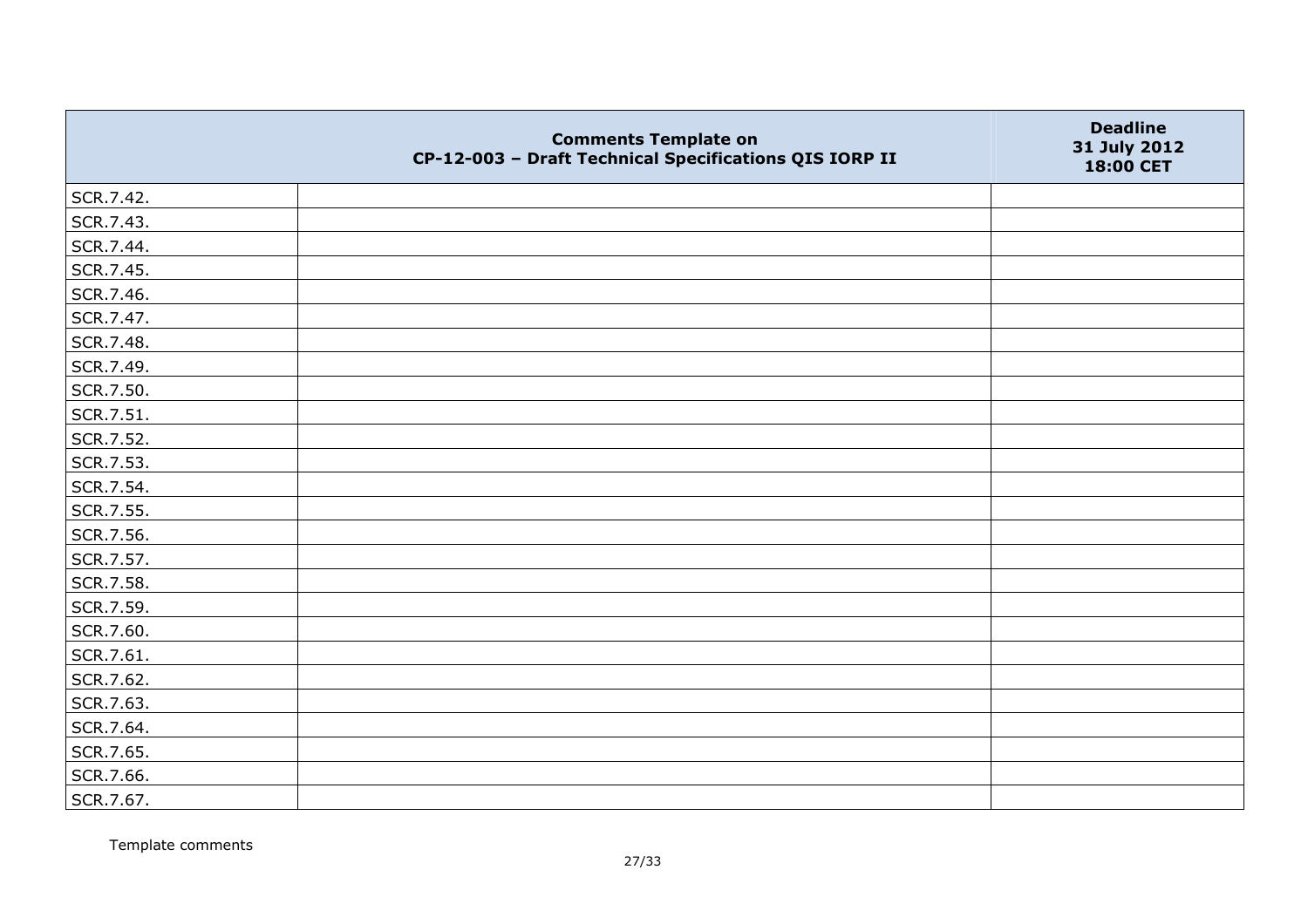|                 | <b>Comments Template on</b><br>CP-12-003 - Draft Technical Specifications QIS IORP II | <b>Deadline</b><br>31 July 2012<br>18:00 CET |
|-----------------|---------------------------------------------------------------------------------------|----------------------------------------------|
| SCR.7.68.       |                                                                                       |                                              |
| SCR.7.69.       |                                                                                       |                                              |
| SCR.7.70.       |                                                                                       |                                              |
| SCR.7.71.       |                                                                                       |                                              |
| SCR.7.72.       |                                                                                       |                                              |
| SCR.7.73.       |                                                                                       |                                              |
| SCR.7.74.       |                                                                                       |                                              |
| SCR.7.75.       |                                                                                       |                                              |
| SCR.7.76.       |                                                                                       |                                              |
| SCR.7.77.       |                                                                                       |                                              |
| SCR.7.78.       |                                                                                       |                                              |
| SCR.7.79.       |                                                                                       |                                              |
| SCR.7.80.       |                                                                                       |                                              |
| SCR.7.81.       |                                                                                       |                                              |
| SCR.7.82.       |                                                                                       |                                              |
| SCR.7.83.       |                                                                                       |                                              |
| SCR.7.84.       |                                                                                       |                                              |
| SCR.7.85.       |                                                                                       |                                              |
| SCR.7.86.       |                                                                                       |                                              |
| SCR.7.87.       |                                                                                       |                                              |
| SCR.8.1.        |                                                                                       |                                              |
| <b>SCR.8.2.</b> |                                                                                       |                                              |
| SCR.8.3.        |                                                                                       |                                              |
| SCR.8.4.        |                                                                                       |                                              |
| SCR.8.5.        |                                                                                       |                                              |
| SCR.8.6.        |                                                                                       |                                              |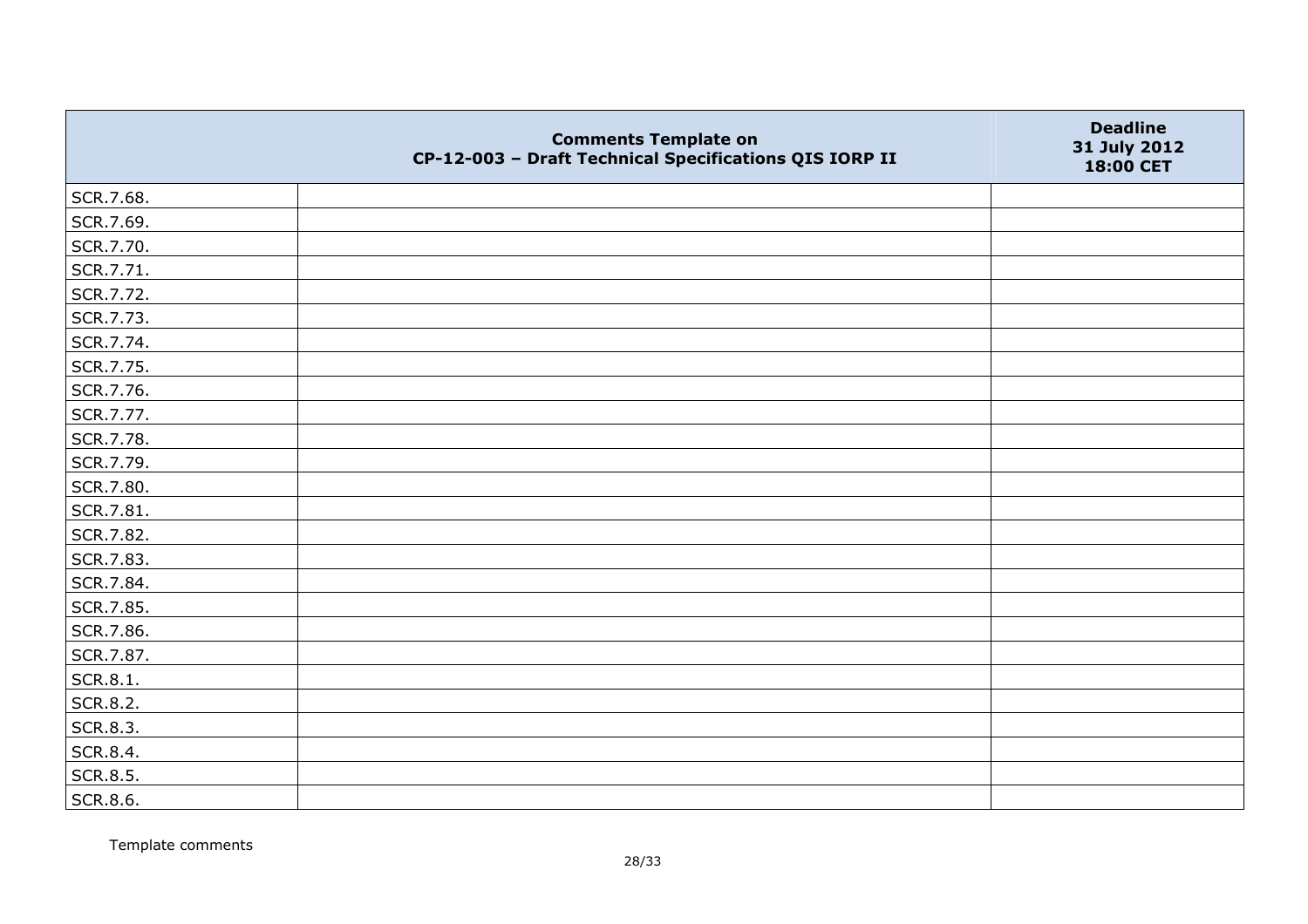|           | <b>Comments Template on</b><br>CP-12-003 - Draft Technical Specifications QIS IORP II | <b>Deadline</b><br>31 July 2012<br>18:00 CET |
|-----------|---------------------------------------------------------------------------------------|----------------------------------------------|
| SCR.8.7.  |                                                                                       |                                              |
| SCR.9.1.  |                                                                                       |                                              |
| SCR.9.2.  |                                                                                       |                                              |
| SCR.9.3.  |                                                                                       |                                              |
| SCR.9.4.  |                                                                                       |                                              |
| SCR.9.5.  |                                                                                       |                                              |
| SCR.9.6.  |                                                                                       |                                              |
| SCR.9.7.  |                                                                                       |                                              |
| SCR.9.8.  |                                                                                       |                                              |
| SCR.9.9.  |                                                                                       |                                              |
| SCR.9.10. |                                                                                       |                                              |
| SCR.9.11. |                                                                                       |                                              |
| SCR.9.12. |                                                                                       |                                              |
| SCR.9.13. |                                                                                       |                                              |
| SCR.9.14. |                                                                                       |                                              |
| SCR.9.15. |                                                                                       |                                              |
| SCR.9.16. |                                                                                       |                                              |
| SCR.9.17. |                                                                                       |                                              |
| SCR.9.18. |                                                                                       |                                              |
| SCR.9.19. |                                                                                       |                                              |
| SCR.9.20. |                                                                                       |                                              |
| SCR.9.21. |                                                                                       |                                              |
| SCR.9.22. |                                                                                       |                                              |
| SCR.9.23. |                                                                                       |                                              |
| SCR.9.24. |                                                                                       |                                              |
| SCR.9.25. |                                                                                       |                                              |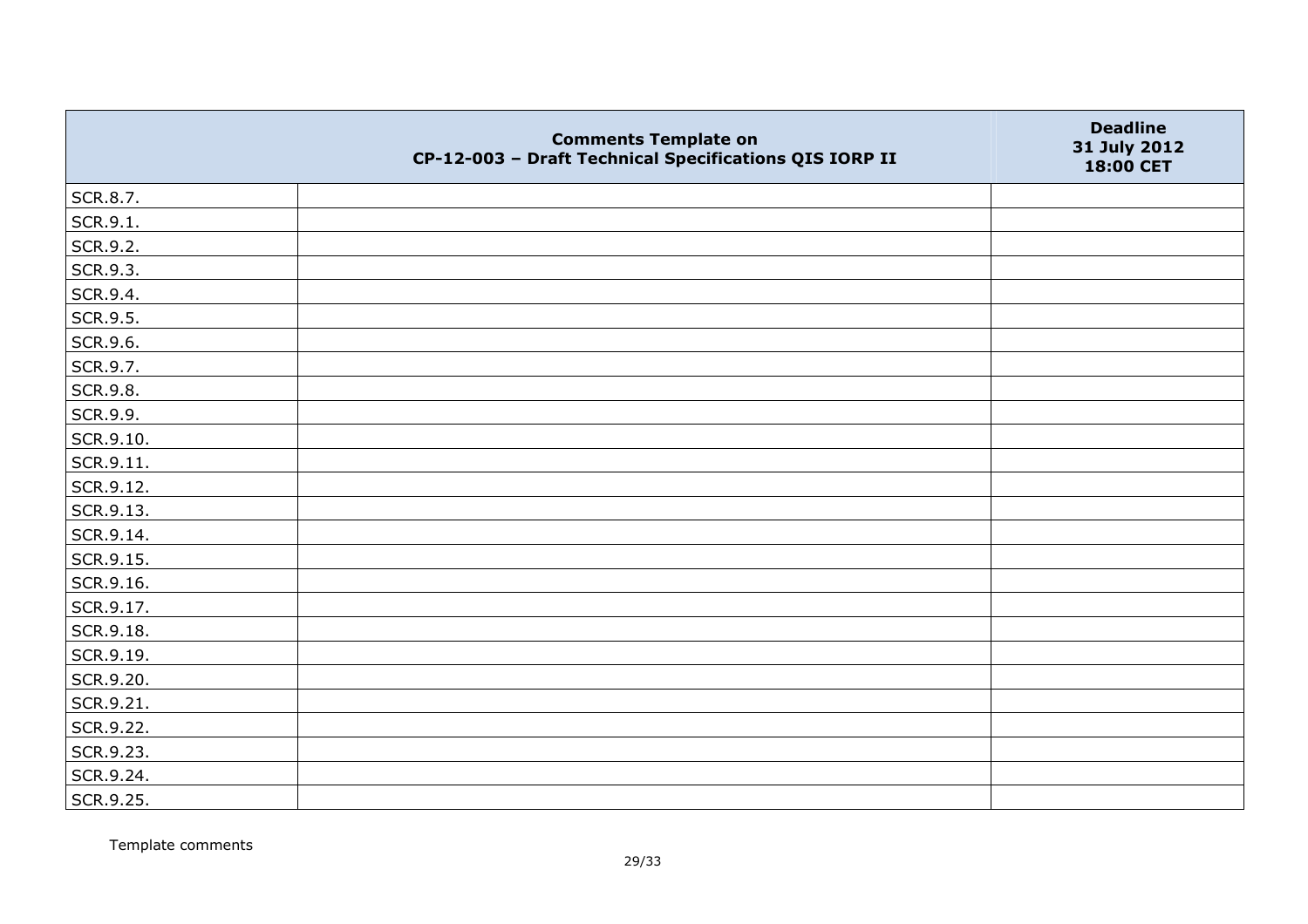|            | <b>Comments Template on</b><br>CP-12-003 - Draft Technical Specifications QIS IORP II | <b>Deadline</b><br>31 July 2012<br>18:00 CET |
|------------|---------------------------------------------------------------------------------------|----------------------------------------------|
| SCR.9.26.  |                                                                                       |                                              |
| SCR.9.27.  |                                                                                       |                                              |
| SCR.9.28.  |                                                                                       |                                              |
| SCR.9.29.  |                                                                                       |                                              |
| SCR.9.30.  |                                                                                       |                                              |
| SCR.9.31.  |                                                                                       |                                              |
| SCR.9.32.  |                                                                                       |                                              |
| SCR.9.33.  |                                                                                       |                                              |
| SCR.9.34.  |                                                                                       |                                              |
| SCR.10.1.  |                                                                                       |                                              |
| SCR.10.2.  |                                                                                       |                                              |
| SCR.10.3.  |                                                                                       |                                              |
| SCR.10.4.  |                                                                                       |                                              |
| SCR.10.5.  |                                                                                       |                                              |
| SCR.10.6.  |                                                                                       |                                              |
| SCR.10.7.  |                                                                                       |                                              |
| SCR.10.8.  |                                                                                       |                                              |
| SCR.10.9.  |                                                                                       |                                              |
| SCR.10.10. |                                                                                       |                                              |
| SCR.10.11. |                                                                                       |                                              |
| MCR.1.1.   |                                                                                       |                                              |
| MCR.2.1.   |                                                                                       |                                              |
| MCR.2.2.   |                                                                                       |                                              |
| MCR.2.3.   |                                                                                       |                                              |
| MCR.2.4.   |                                                                                       |                                              |
| MCR.2.5.   |                                                                                       |                                              |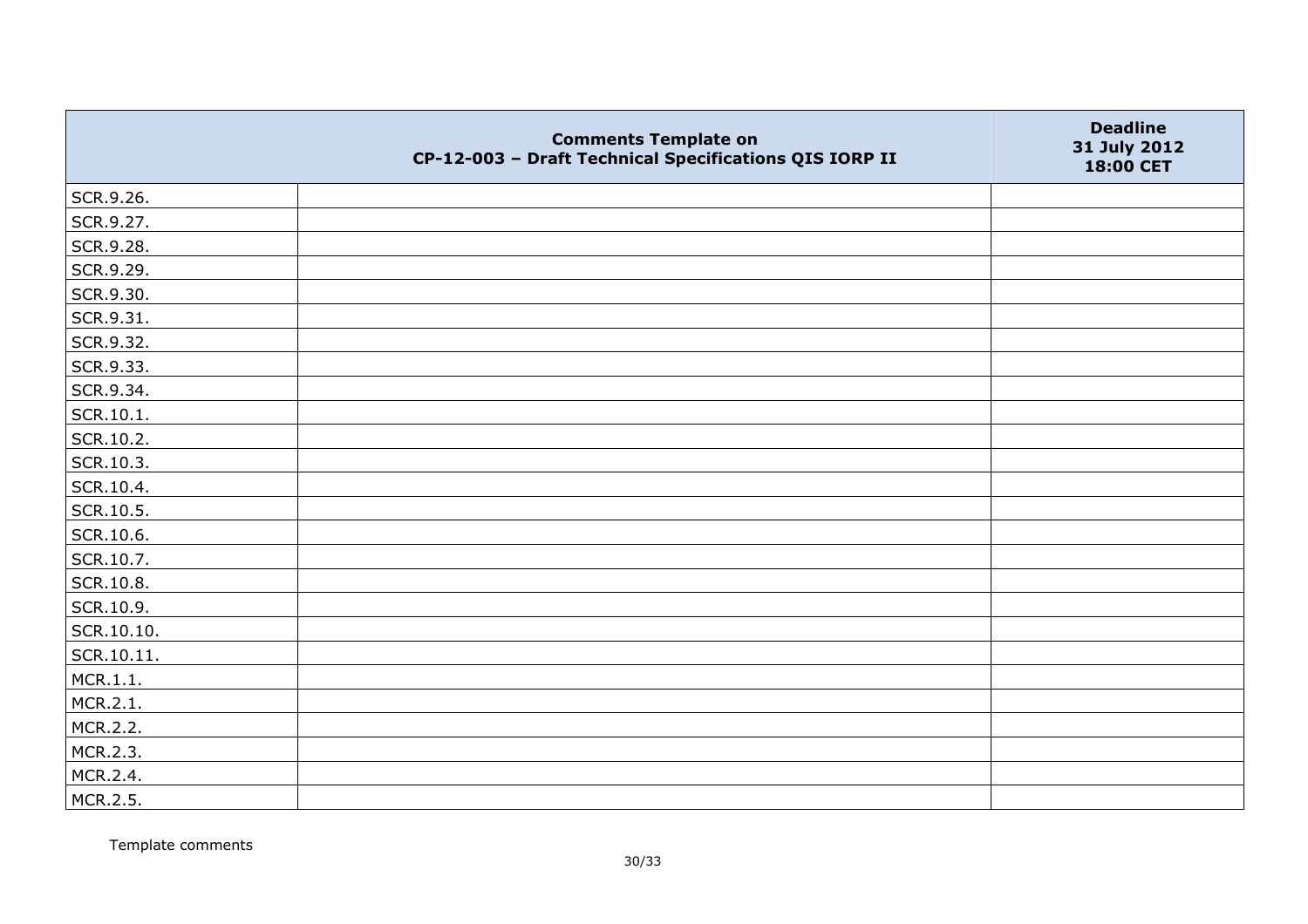|                 | <b>Comments Template on</b><br>CP-12-003 - Draft Technical Specifications QIS IORP II | <b>Deadline</b><br>31 July 2012<br>18:00 CET |
|-----------------|---------------------------------------------------------------------------------------|----------------------------------------------|
| MCR.2.6.        |                                                                                       |                                              |
| MCR.2.7.        |                                                                                       |                                              |
| MCR.2.8.        |                                                                                       |                                              |
| MCR.2.9.        |                                                                                       |                                              |
| PRO.1.1.        |                                                                                       |                                              |
| <b>PRO.2.1.</b> |                                                                                       |                                              |
| PRO.2.2.        |                                                                                       |                                              |
| PRO.2.3.        |                                                                                       |                                              |
| PRO.2.4.        |                                                                                       |                                              |
| PRO.2.5.        |                                                                                       |                                              |
| <b>PRO.2.6.</b> |                                                                                       |                                              |
| PRO.3.1.        |                                                                                       |                                              |
| PRO.3.2.        |                                                                                       |                                              |
| PRO.3.3.        |                                                                                       |                                              |
| PRO.3.4.        |                                                                                       |                                              |
| PRO.3.5.        |                                                                                       |                                              |
| PRO.3.6.        |                                                                                       |                                              |
| PRO.3.7.        |                                                                                       |                                              |
| PRO.3.8.        |                                                                                       |                                              |
| PRO.3.9.        |                                                                                       |                                              |
| PRO.3.10.       |                                                                                       |                                              |
| PRO.3.11.       |                                                                                       |                                              |
| PRO.3.12.       |                                                                                       |                                              |
| PRO.3.13.       |                                                                                       |                                              |
| PRO.3.14.       |                                                                                       |                                              |
| PRO.3.15.       |                                                                                       |                                              |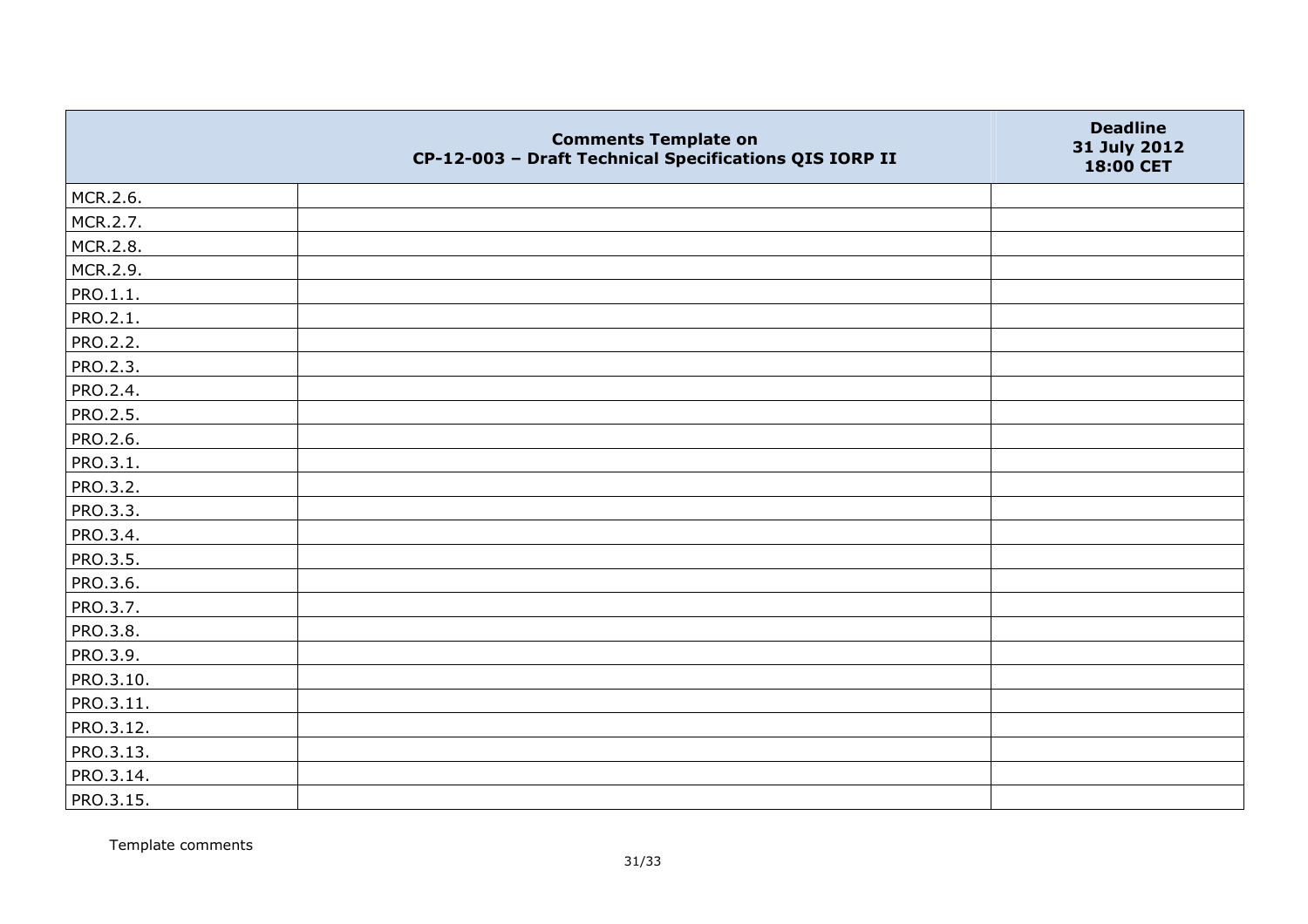|           | <b>Comments Template on</b><br>CP-12-003 - Draft Technical Specifications QIS IORP II | <b>Deadline</b><br>31 July 2012<br>18:00 CET |
|-----------|---------------------------------------------------------------------------------------|----------------------------------------------|
| PRO.3.16. |                                                                                       |                                              |
| PRO.3.17. |                                                                                       |                                              |
| PRO.3.18. |                                                                                       |                                              |
| PRO.3.19. |                                                                                       |                                              |
| PRO.3.20. |                                                                                       |                                              |
| PRO.3.21. |                                                                                       |                                              |
| PRO.3.22. |                                                                                       |                                              |
| PRO.3.23. |                                                                                       |                                              |
| PRO.3.24. |                                                                                       |                                              |
| PRO.3.25. |                                                                                       |                                              |
| PRO.3.26. |                                                                                       |                                              |
| PRO.3.27. |                                                                                       |                                              |
| PRO.3.28. |                                                                                       |                                              |
| PRO.4.1.  |                                                                                       |                                              |
| PRO.4.2.  |                                                                                       |                                              |
| PRO.4.3.  |                                                                                       |                                              |
| PRO.4.4.  |                                                                                       |                                              |
| PRO.4.5.  |                                                                                       |                                              |
| PRO.4.6.  |                                                                                       |                                              |
| PRO.4.7.  |                                                                                       |                                              |
| PRO.4.8.  |                                                                                       |                                              |
| PRO.4.9.  |                                                                                       |                                              |
| PRO.4.10. |                                                                                       |                                              |
| PRO.4.11. |                                                                                       |                                              |
| PRO.4.12. |                                                                                       |                                              |
| PRO.4.13. |                                                                                       |                                              |